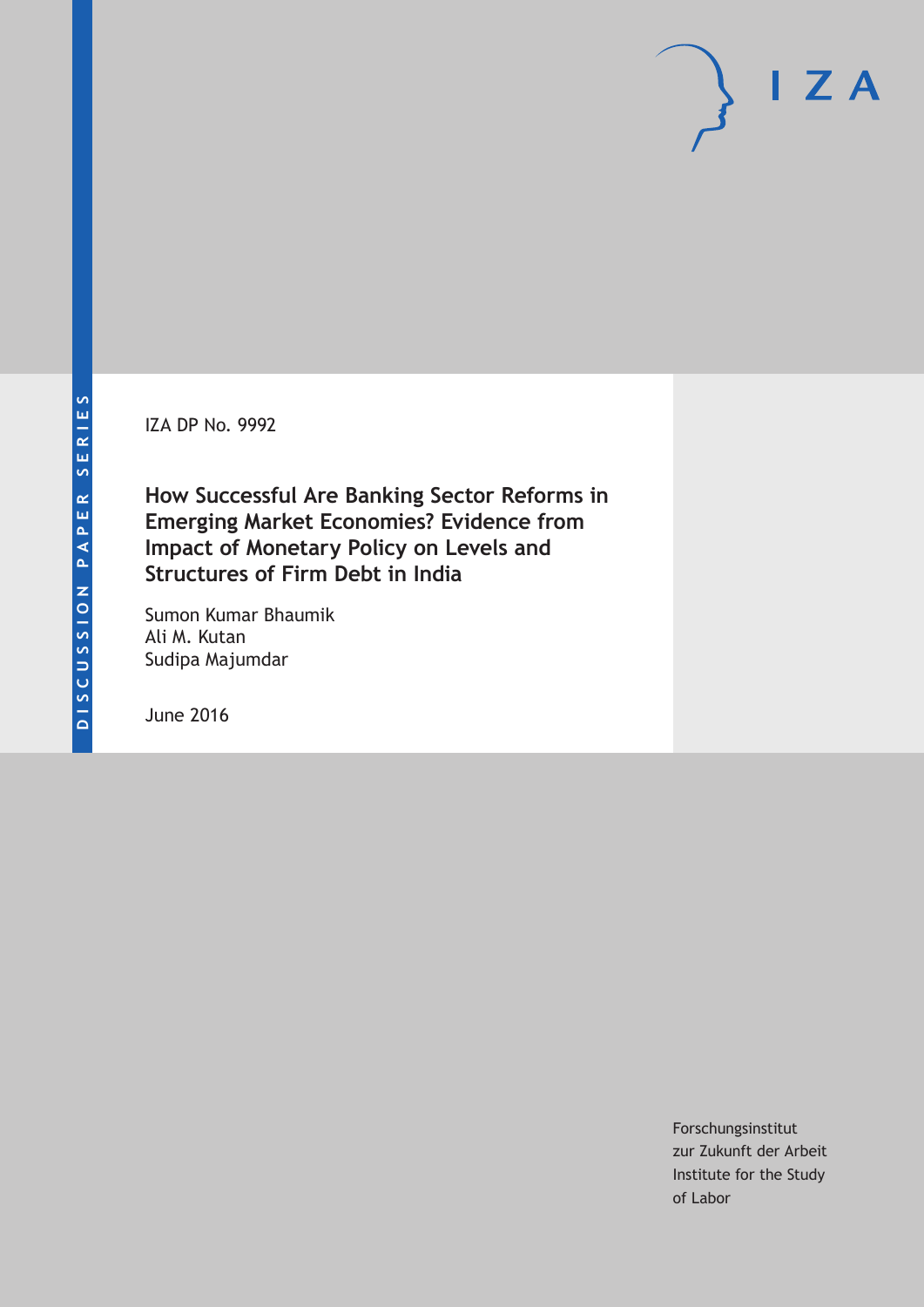# **How Successful Are Banking Sector Reforms in Emerging Market Economies? Evidence from Impact of Monetary Policy on Levels and Structures of Firm Debt in India**

## **Sumon Kumar Bhaumik**

*University of Sheffield and IZA* 

## **Ali M. Kutan**

*Southern Illinois University Edwardsville* 

## **Sudipa Majumdar**

*Middlesex University*

## Discussion Paper No. 9992 June 2016

IZA

P.O. Box 7240 53072 Bonn **Germany** 

Phone: +49-228-3894-0 Fax: +49-228-3894-180 E-mail: iza@iza.org

Any opinions expressed here are those of the author(s) and not those of IZA. Research published in this series may include views on policy, but the institute itself takes no institutional policy positions. The IZA research network is committed to the IZA Guiding Principles of Research Integrity.

The Institute for the Study of Labor (IZA) in Bonn is a local and virtual international research center and a place of communication between science, politics and business. IZA is an independent nonprofit organization supported by Deutsche Post Foundation. The center is associated with the University of Bonn and offers a stimulating research environment through its international network, workshops and conferences, data service, project support, research visits and doctoral program. IZA engages in (i) original and internationally competitive research in all fields of labor economics, (ii) development of policy concepts, and (iii) dissemination of research results and concepts to the interested public.

IZA Discussion Papers often represent preliminary work and are circulated to encourage discussion. Citation of such a paper should account for its provisional character. A revised version may be available directly from the author.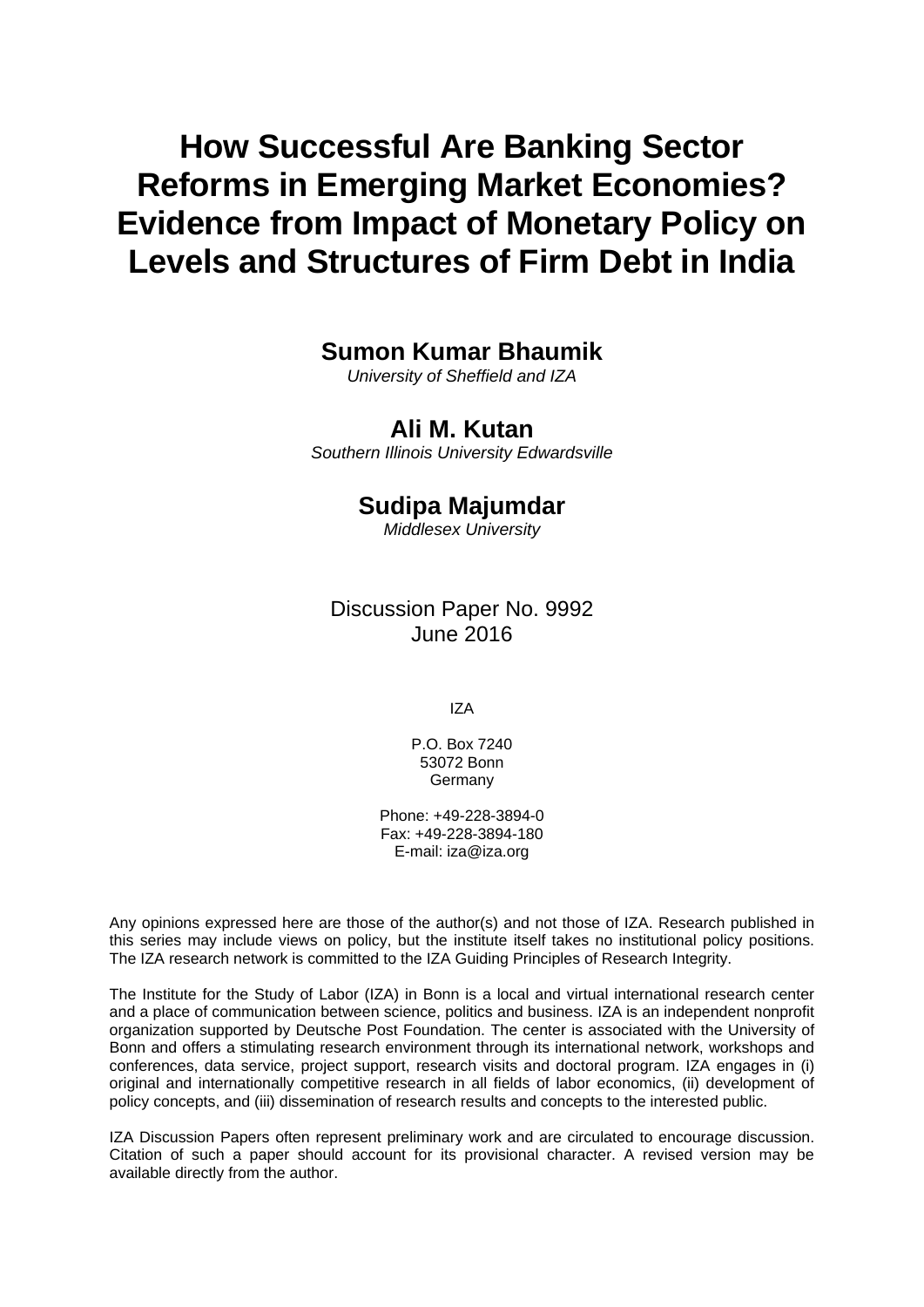IZA Discussion Paper No. 9992 June 2016

## **ABSTRACT**

## **How Successful Are Banking Sector Reforms in Emerging Market Economies? Evidence from Impact of Monetary Policy on Levels and Structures of Firm Debt in India\***

Many emerging markets have undertaken significant financial sector reforms especially in their banking sectors that have been quite critical for both financial development and real economic activity. In this paper, we investigate the success of banking reforms in India where significant banking reforms have been introduced since 1990s. Using the argument that wellfunctioning credit markets would reflect a bank channel for monetary policy at work, we test whether a change in monetary policy has predictable impact on borrowing behaviour of several types of firms, including business group affiliated, unaffiliated private firms, stateowned firms and foreign firms. The empirical results suggest that unaffiliated private firms have the most vulnerable to monetary policy stance during tight policy regimes. We also find that during tight monetary policy regimes, smaller firms are much more affected by monetary policy than large firms. In an easy money regime, monetary policy and the associated change in interest rate does not affect change in bank credit, change in total debt and the proportion of bank credit in total debt for any of the firms. We discuss the policy implications of the findings.

JEL Classification: E52, G21, G28, G32, O16

Keywords: banking reforms, monetary policy, credit markets, bank debt, debt structure

Corresponding author:

 $\overline{a}$ \*

Sumon Kumar Bhaumik Sheffield University Management School University of Sheffield Conduit Road Sheffield S10 1FL United Kingdom E-mail: s.k.bhaumik@sheffield.ac.uk

The authors would like to thank British Academy for financial support through small grant no. SG-54061.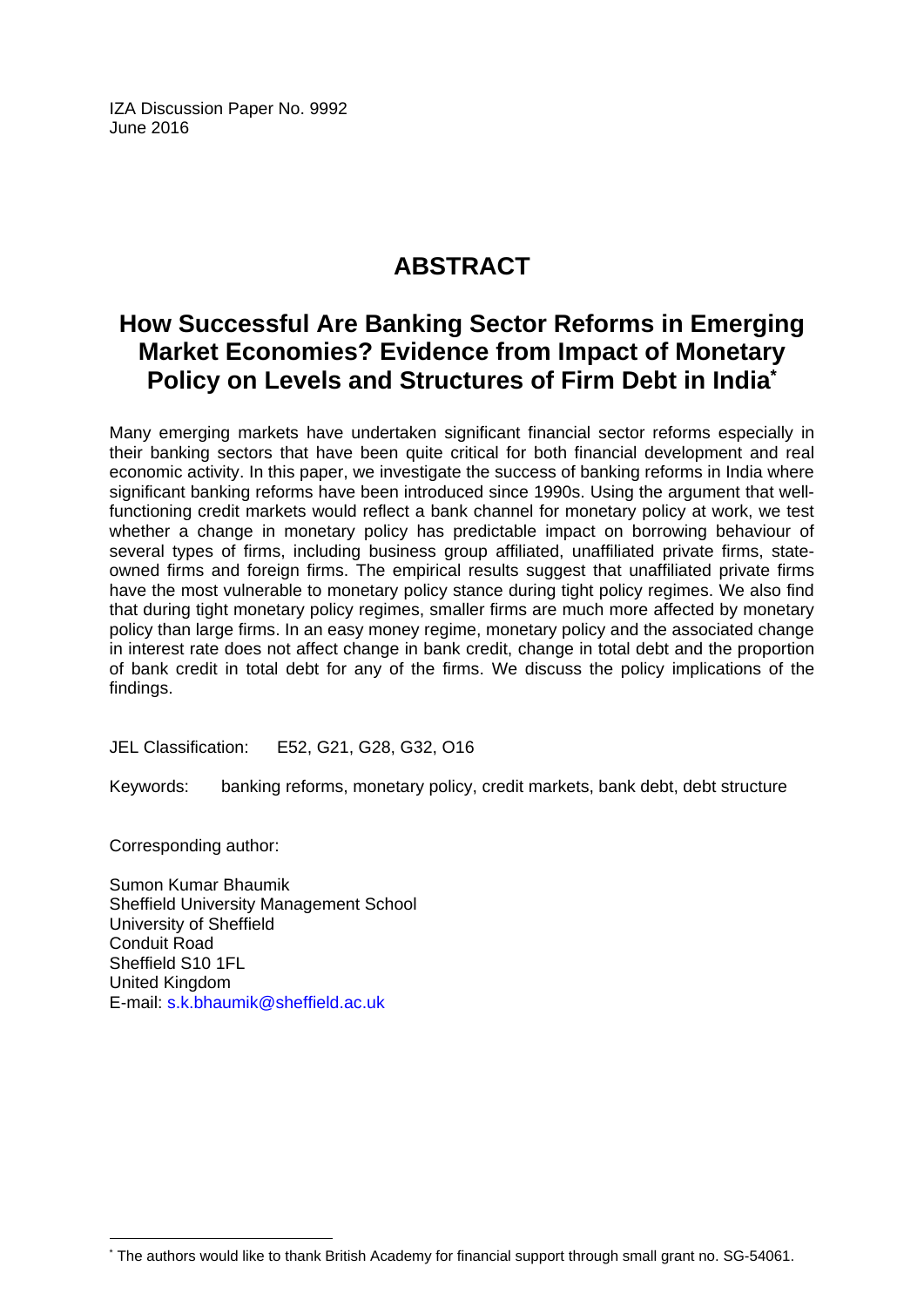#### **1. Introduction**

The correlation – some would argue causal relation – between financial development and economic growth is well established, albeit with some caveats (King and Levine, 1993; Demetriades and Hussein, 1996; Arestis and Demetriades, 1997). Not surprisingly, over the past three decades, a large number of developing countries (including their fast-growth subset, emerging market economies) have undertaken reforms of their financial sector. While some of these reforms have been aimed at reducing transactions cost and improving informational efficiency of equity markets (Lagoarde-Segot, 2009), much of the reforms were aimed at the banking sectors of these countries that have been the central pillars of their financial systems for decades (Abiad, Detragiache and Tressel, 2010; Ağca and Celasun, 2012). At the same time, for a variety of reasons, corporate bond markets have remained underdeveloped in all but a handful – Brazil, China and Malaysia – of emerging market economies (Tendulkar, 2015).

The reforms aimed at the banking sector, in particular, aimed at reducing or eliminating the constraints imposed on banks by policies such as interest rate controls, directed credit and pre-emption of savings by the government that are generally associated with financial repression (Fry, 1997). Simultaneously, banks were accorded greater responsibility with respect to management of credit risk, by way of prudential norms involving recognition of loan losses and maintenance of adequate risk capital. Incumbent banks were also subjected to greater competition by way of liberalisation of the rules and regulations about entry of new foreign and domestic banks. The details of these changes to the banking landscape in emerging market economies have been discussed widely in the literature, in the context of countries such as China (Lardy, 2008), India (Bhaumik and Dimova, 2004; Bhaumik and Piesse, 2008), South Korea (Amsden and Euh, 1993), former communist economies of Soviet Union (Love and Rachinsky, 2015; Cojocaru et al, 2016) and Turkey (Akyuz, 1990).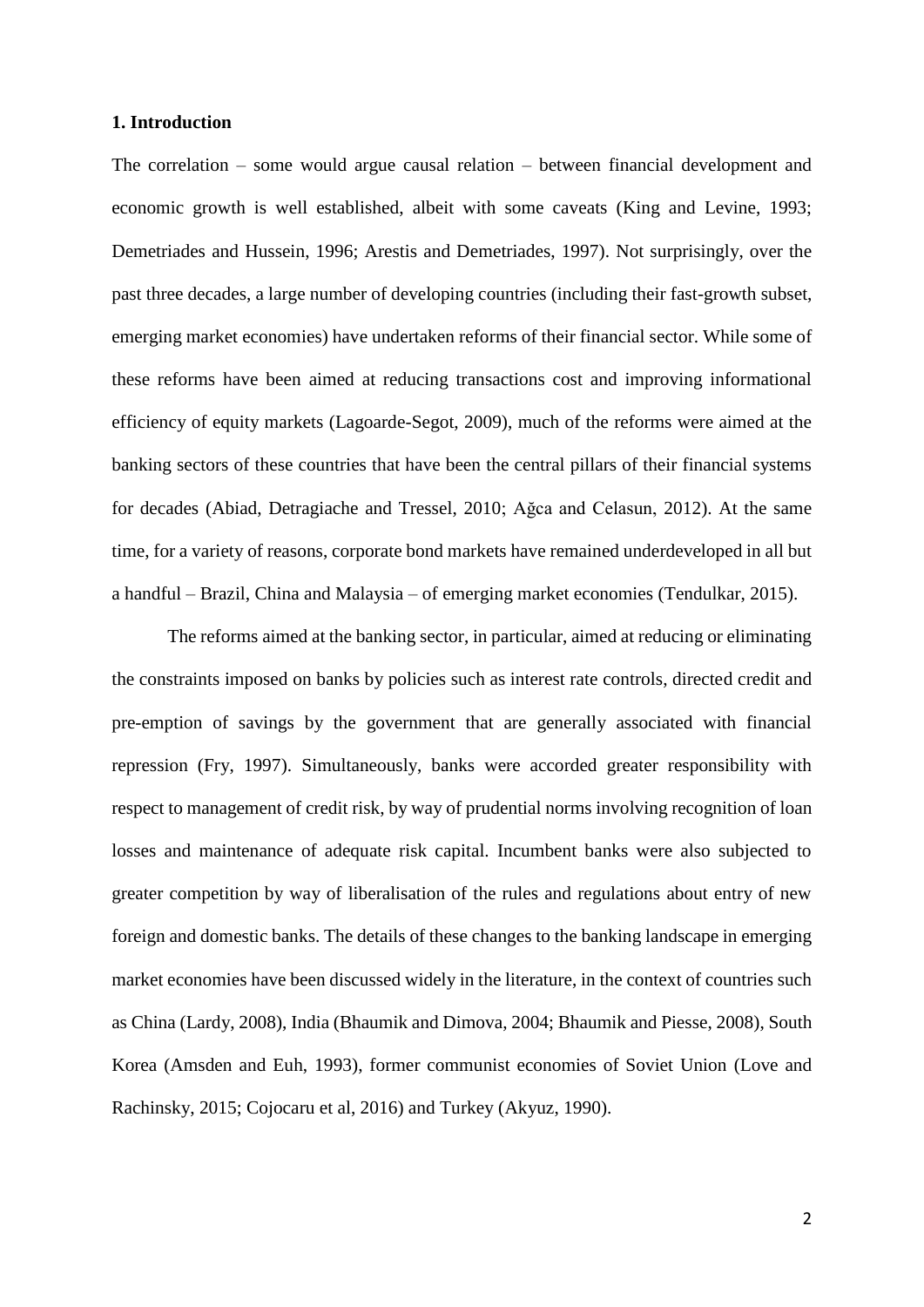However, the economic reforms directed at the financial sectors of emerging market economies were often not complete, and significant market frictions remained. To begin with, the informational cost in these countries remained high, as the corporate landscape continued to be dominated by firms that had opaque ownership structures and entrenched management (Khanna and Palepu, 2000; Claessens and Fan, 2003). The cost of contract enforcement remained high as well, and in some cases the problem was further aggravated by weak or inadequate bankruptcy laws (Kang and Nayar, 2004). These characteristics of the credit market favoured incumbent firms that have proven track record and banking relationships (Banerjee, Cole and Duflo, 2004), those are able to post collateral or implicit and explicit guarantees of established firms within business networks (Fisman and Wang, 2010), and political connections (Khwaja and Mian, 2005; Tsai, Wang, Ho and Lin, 2016; Zhang, Su, Sun, Zhang and Shen, 2015). While this does not mean that banks in these countries do not employ commercial judgement about credit allocation (Firth et al., 2009), and the credit market frictions that favour incumbents and organisations such as business groups can be ameliorated over time (Bhaumik, Das and Kumbhakar, 2012). However, not enough is understood about the functioning of credit (more broadly, financial) markets as the different aspects of the reforms packages pull the market participants in different directions.

In this paper, we draw implications about the success of banking sector reforms in emerging market economies using the prism of monetary policy transmission in these economies. For our empirical analysis, we choose the context of India where there was significant and well documented progress in banking sector reforms from the early to the late nineties. Our results suggest that unaffiliated private firms have the most vulnerable to monetary policy stance during tight policy regimes where other types of firms are relatively less affected by changes in monetary policy. We also find that during tight monetary policy regimes, smaller firms are much more affected by monetary policy than large firms. Our results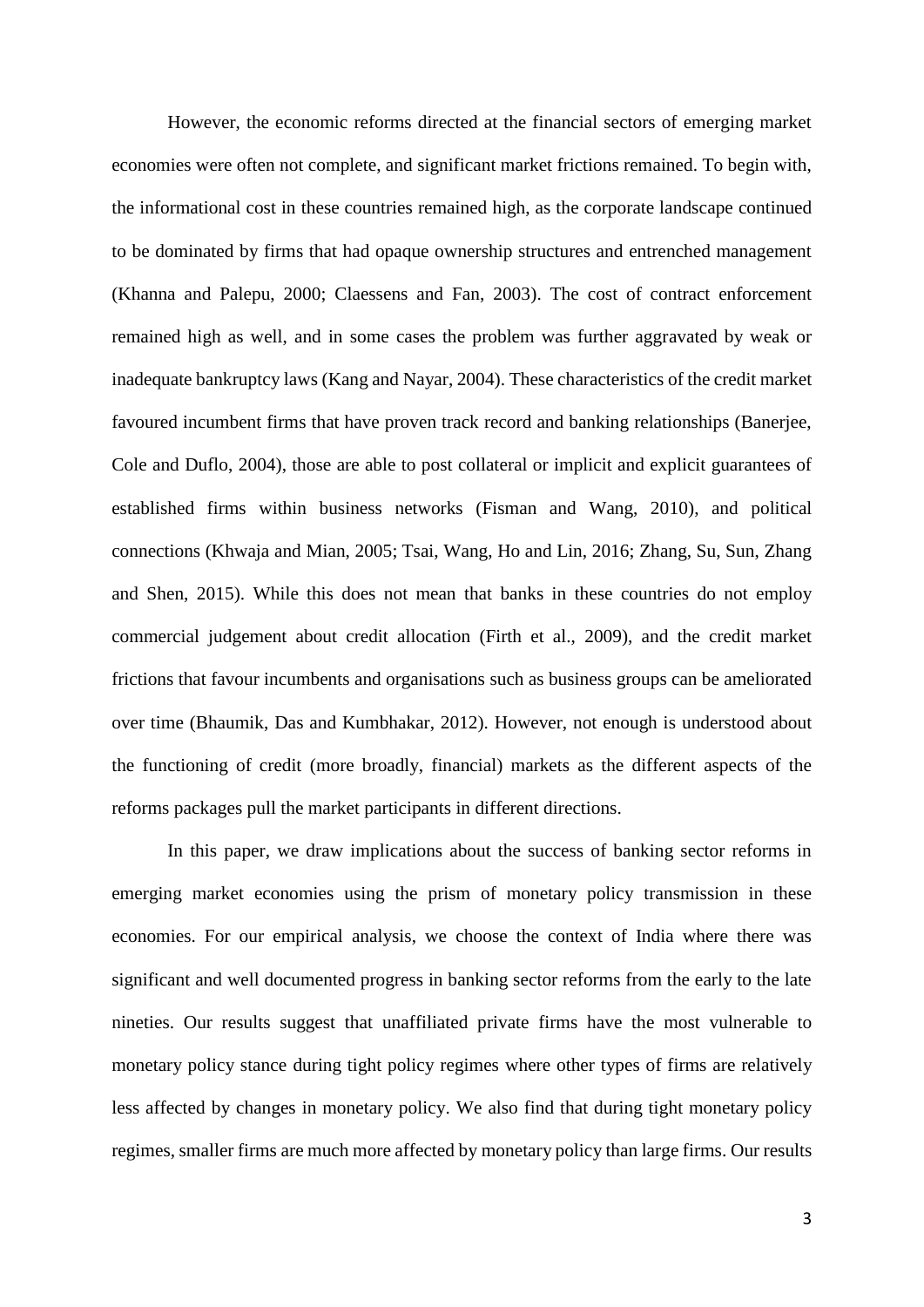suggest that information costs and agency issues that were highlighted by extant research (e.g., Banerjee, Cole and Duflo, 2004) have not been completely ameliorated by banking sector reforms. They also have implications for complementary issues such as low cost bankruptcy proceedings and creditors' rights that are only now being addressed by the government. Our results, therefore, have implications for emerging market economies that embark on banking sector reforms.

The rest of the paper is structured as follows: Our empirical strategy is discussed in Section 2. In Section 3, we discuss the data and the summary statistics. The regression results and their implications are discussed in Section 4. Section 5 concludes.

#### **2. Empirical strategy**

Our empirical strategy is based on the argument that if credit markets work well then the bank channel for monetary policy would work as well, such that a change in monetary policy should have predictable impact on the borrowing patterns of firms. Specifically, a tightening of monetary policy should result in a reduction in the volume of total debt on the balance sheet of an average firm (Bernanke and Gertler, 1995; Oliner and Rudebusch, 1996). Further, this is more likely to be the case during tight money regimes than during easy money regimes (Bhaumik, Dang and Kutan, 2011), where the easiness or tightness of a monetary regime is indicated by an indicator such as the monetary condition index (Osborne-Kinch and Holton, 2010). The impact is likely to be greater for smaller and younger firms that are often less informationally transparent than their larger counterparts (Berger and Udell, 1998, 2006). Finally, as the cost of bank finance rises in the event of monetary tightening, relative to cost of capital from other sources, there should be an impact of a firm's debt structure, as captured by the ratio of bank debt to total debt (Huang, 2003).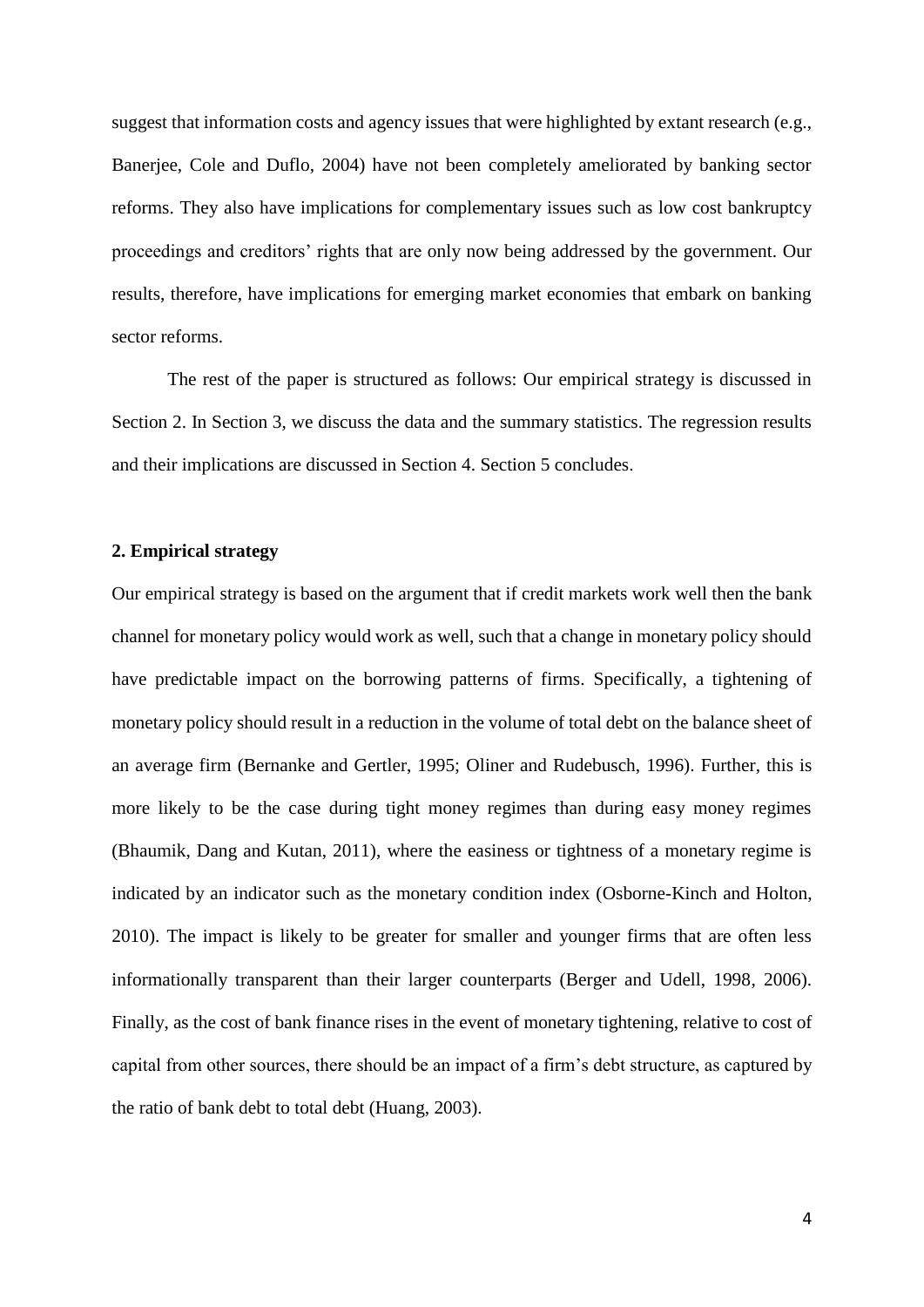However, these general propositions would have to be refined for developing country and emerging market contexts. For example, given that firms in these countries are largely dependent on bank capital and have significantly underdeveloped bond markets (Bose and Coondoo, 2003), the impact of monetary policy on a firm's debt structure may be weak or insignificant. Similarly, the impact of monetary policy on bank loan itself is likely to be much more significant for firms that are unaffiliated to governments and organisational structures such as business groups. For state-owned firms (and those with strong relations with the state) may have preferential access to loans in these economies, especially where the banking sector is dominated by state-owned banks. By the same token, business group affiliated firms are likely to benefit from the existence of internal capital markets that can ameliorate the impact of monetary policy changes.

In other words, in developing economy and emerging market contexts, it would be prudent to focus on the impact of monetary policy on these unaffiliated firms, and contrast this impact with the impact of monetary policy on business group affiliated and state-owned firms. If banking sector reforms result in a level playing field and reduction in frictions in the credit market then there should be no observable difference between the impact of monetary policy on growth in bank credit and debt structure of unaffiliated firms and those of the firms in the aforementioned comparator groups. Continued presence of frictions, on the other hand, would result in greater impact of monetary policy on unaffiliated firms than on business group affiliated and state-owned firms. Similarly, following Berger and Udell (1998, 2006), and accounting for a host of factors such as absence of credit registers, weak bankruptcy laws and weak credit protection, in general, we should expect monetary policy to have a greater impact on smaller (younger) firms than on larger (older) firms. Following Bhaumik, Dang and Kutan (2011), this impact is likely to be greater during periods of tight monetary policy than during periods of easy monetary policy.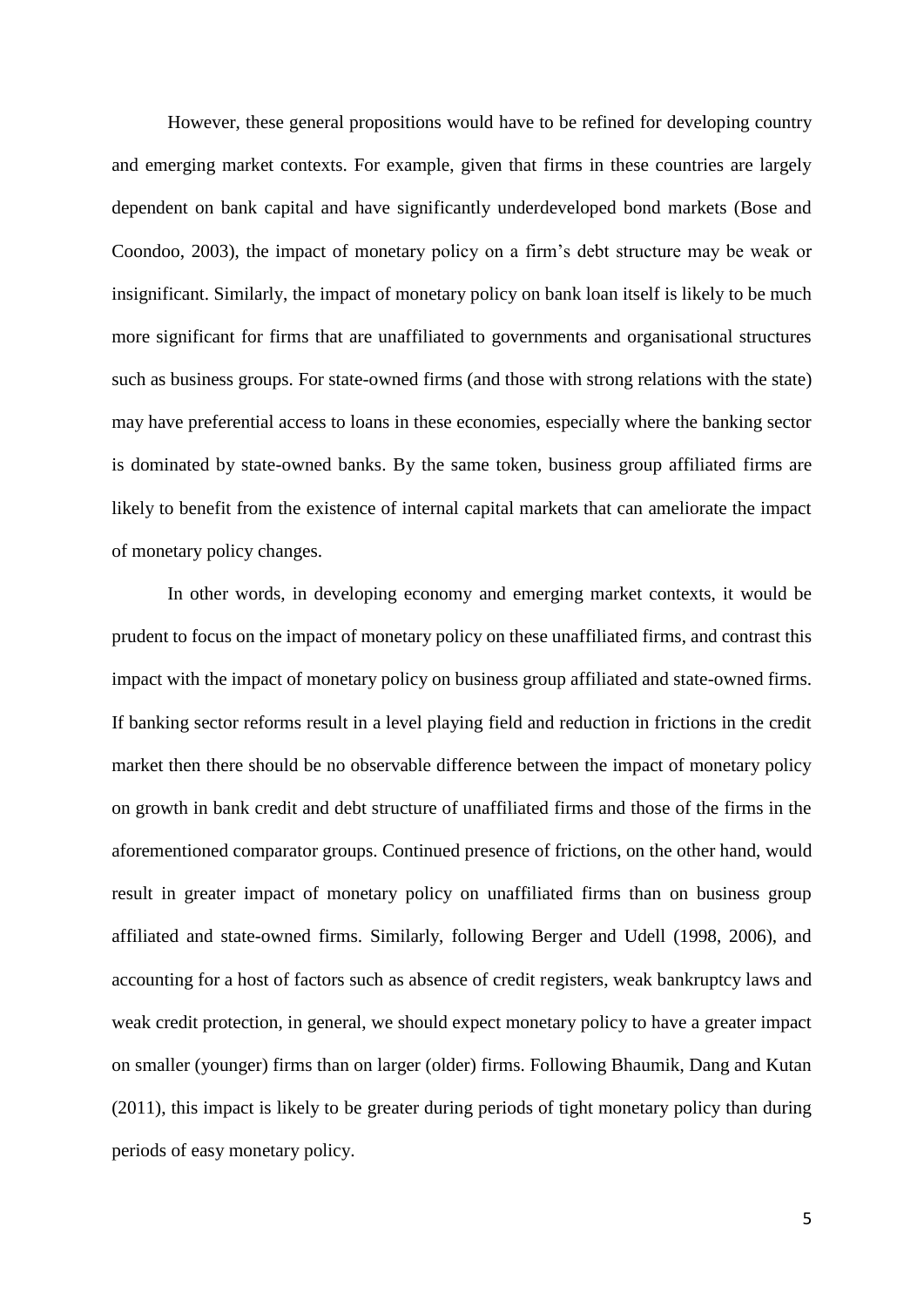In order to operationalise the empirical framework, following Huang (2003), we estimate the following regression models:

$$
BD_{i,t} = \alpha_0 + \alpha_1 BD_{i,t-1} + \alpha_2 \Delta F_t T + \alpha_3 \Delta F_t (1 - T) + \Omega' X + \mu_t + \vartheta_i + \epsilon_{i,t}
$$
 [1]

$$
\Delta B_{i,t} = \gamma_0 + \gamma_1 \Delta B_{i,t-1} + \gamma_2 \Delta F_t T + \gamma_3 \Delta F_t (1 - T) + \Psi' X + \mu_t + \vartheta_i + \epsilon_{i,t} \tag{2}
$$

$$
\Delta D_{i,t} = \beta_0 + \beta_1 \Delta D_{i,t-1} + \beta_2 \Delta F_t T + \beta_3 \Delta F_t (1 - T) + \Phi' X + \mu_t + \vartheta_i + \epsilon_{i,t} \tag{3}
$$

where *BD* is the ratio of bank debt to total debt, *B* is the logarithm of the stock of bank debt, *D* is the logarithm of the stock of total debt, *F* is the logarithm of the interest rate indicator of monetary policy,  $T$  is a binary indicator of tight monetary conditions and correspondingly  $(I -$ *T*) is a binary indicator of easy monetary conditions, *X* is a vector of other firm characteristics that can affect a firm's debt structure and levels of total and bank debt themselves. Depending on the regression model, *X* includes logarithm of inventory (*N*), and logarithm of gearing (*G*) which is measured by the debt-to-asset ratio. Finally,  $\mu$  and  $\vartheta$  are time and firm fixed effects, respectively, and  $\epsilon$  is the *iid* error term.

Given the dynamic nature of the equations, these equations have to be estimated using variation of the GMM approach proposed by Arellano and Bover (1995) and Blundell and Bond (1998). As we discuss later, we estimate these models for different ownership categories, firm sizes and firm age.

#### **3. Context, data and summary statistics**

#### **3.1 Context of analysis**

The modern history of Indian banking arguably starts in 1969, when the Government of India nationalised the banks, in part as a response to a spate of bank failures, and in part to usher in an era of social banking that could facilitate economic development. The banks operated within an environment of financial repression characterised by administered interest rates, mandatory loan syndication, and pre-emption of their deposit base by the government in the form of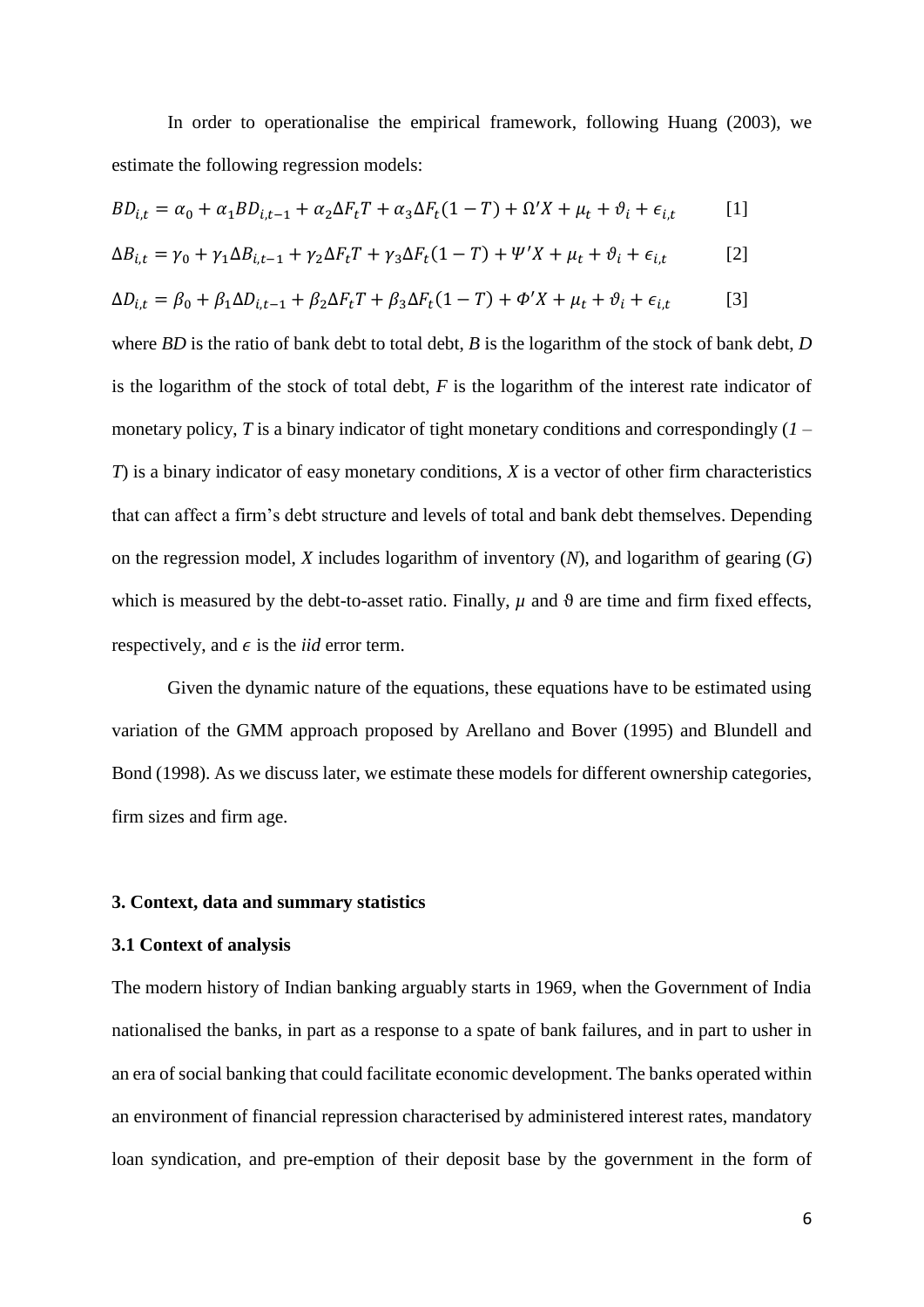measures such as high statutory liquidity ratio (SLR) that required banks to invest a significant proportion of their resources in government and quasi-government bonds (Sen and Vaidya, 1998). At the same time, the thrust on social banking led to a large scale expansion of the banking network in India, with the nationalised banks adding over 55,000 branches between 1969 and 1990.

However, while the social agenda of the bank may have been a success, the Indian banking sector in the early 1990s was in distress. While the gross operating profit of scheduled commercial banks rose from 0.8 percent (of assets) in the 1970s to about 1.5 percent in the 1990s, the net profit of the banks had declined sharply. There was also serious concern about accumulation of non-performing assets, especially among the state-owned banks that accounted for about 88 percent of the assets of the banking sector. Further, the pro-market reforms initiated by the government in 1991 were incompatible with the financial repression that characterised the banking sector. Hence, the Reserve Bank of India (RBI) initiated banking sector reforms in 1992, based on the recommendations of Narasimham Committee I.

The reforms had three main pillars (Sarkar, Sarkar and Bhaumik, 1998; Bhaumik and Dimova, 2004; Bhaumik and Piesse, 2008). First, the banking sector was subjected to greater competition. Incumbent private and foreign owned banks were allowed to expand their branching network and new banks were permitted to enter the market. Second, banks were granted much greater autonomy over disbursal of credit and the pricing of credit. The cash reserve ratio (CRR) and the SLR were reduced sharply between 1992 and 1997, from 15 percent to 10 percent, and from 38.5 percent to 25 percent, respectively. By 1993, the loan threshold above which syndication was mandatory was raised from INR 50 million to INR 500 million, and by 1997 most quantitative restrictions related to mandatory syndication and disbursal of term loans were removed. By 1998, banks were free to determine the lending rates of all loans, with the understanding that lending rates of loans of up to INR 200,000 would not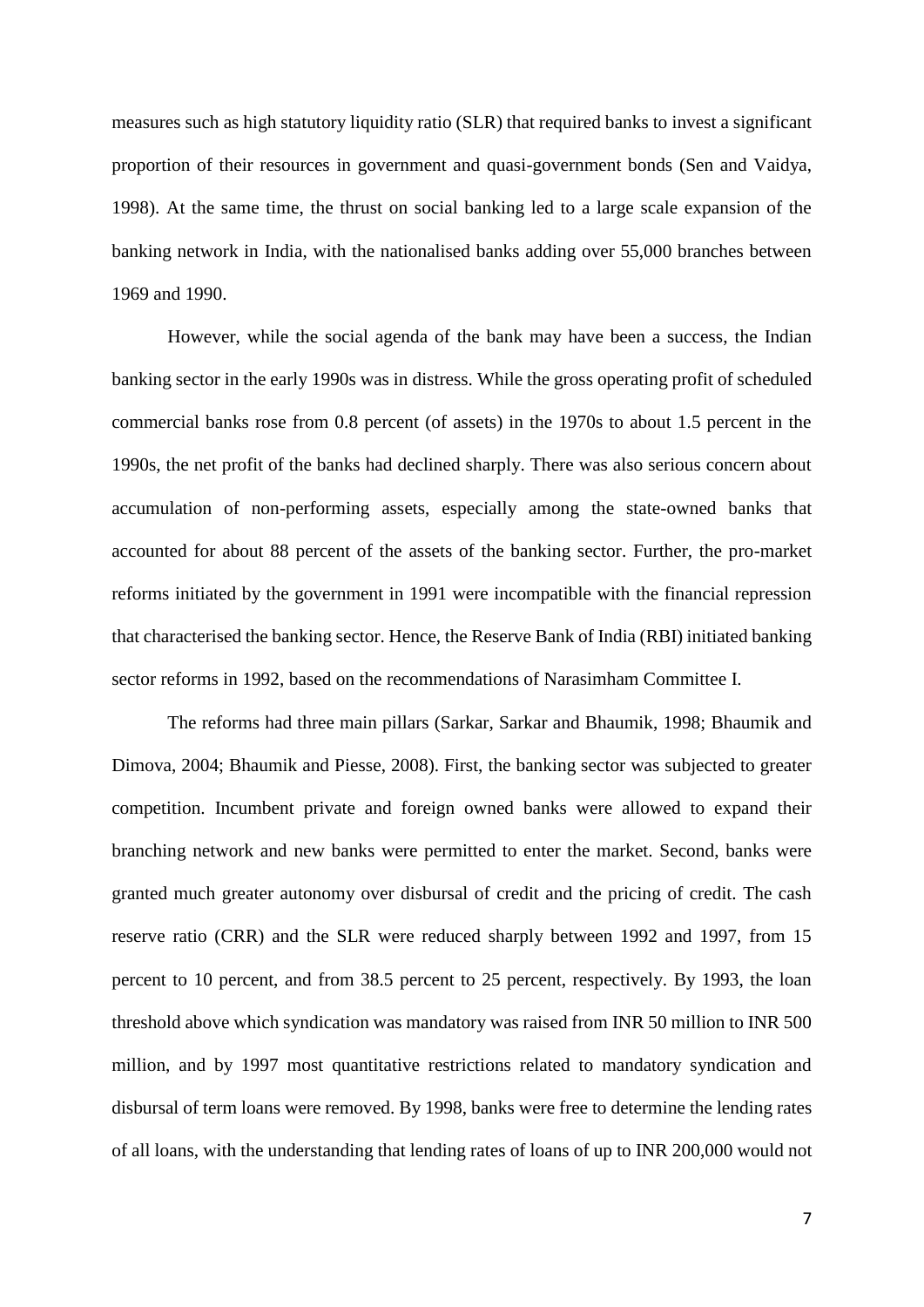exceed the declared prime lending rate (PLR) of banks. Finally, banks were subjected to prudential regulations that were modelled on the recommendations of the Basle committee. Specifically, banks were required to maintain appropriate levels of risk-weighted capital, recognise bad loans early, in accordance with the norms laid down by the RBI, and write off non-performing assets (NPAs).

In 1998, the RBI initiated the second generation of banking reforms, in keeping with the recommendations of Narasimham Committee II. The most important recommendation of the Committee was the creation of asset reconstruction companies (ARCs) to simultaneously improve the quality of the balance sheets of the banks and to facilitate recovery of loans. In a separate development, after a prolonged period of legal disputes, debt recovery tribunals (DRTs) began functioning in India, in earnest, by1999. In other words, the RBI was attempting to simultaneously strengthen the balance sheets of the banks and to put in place institutions that would add to the capability of banks to implement the debt contracts that lie at the very heart of the process of financial intermediation and delegated monitoring.

In many different ways, the reforms were having the expected impact on the Indian banking sector. The Indian banking sector witnessed the entry of new private banks such as Axis Bank and expansion of the branch network of both private and foreign banks. As a consequence, there was noticeable decline in the market share of state-owned banks over time and unsurprisingly this was accompanied by greater competition (Zhao, Casu and Ferrari, 2010). The, in turn, led to technological progress driven productivity growth in the Indian banking sector, albeit at a greater rate for foreign banks than for their domestic counterparts (Casu, Ferrari and Zhao, 2013). Reforms related to DRTs, which has implications for contract enforcement in the credit market, also had the desired impact on loan repayment likelihood (Visaria, 2009).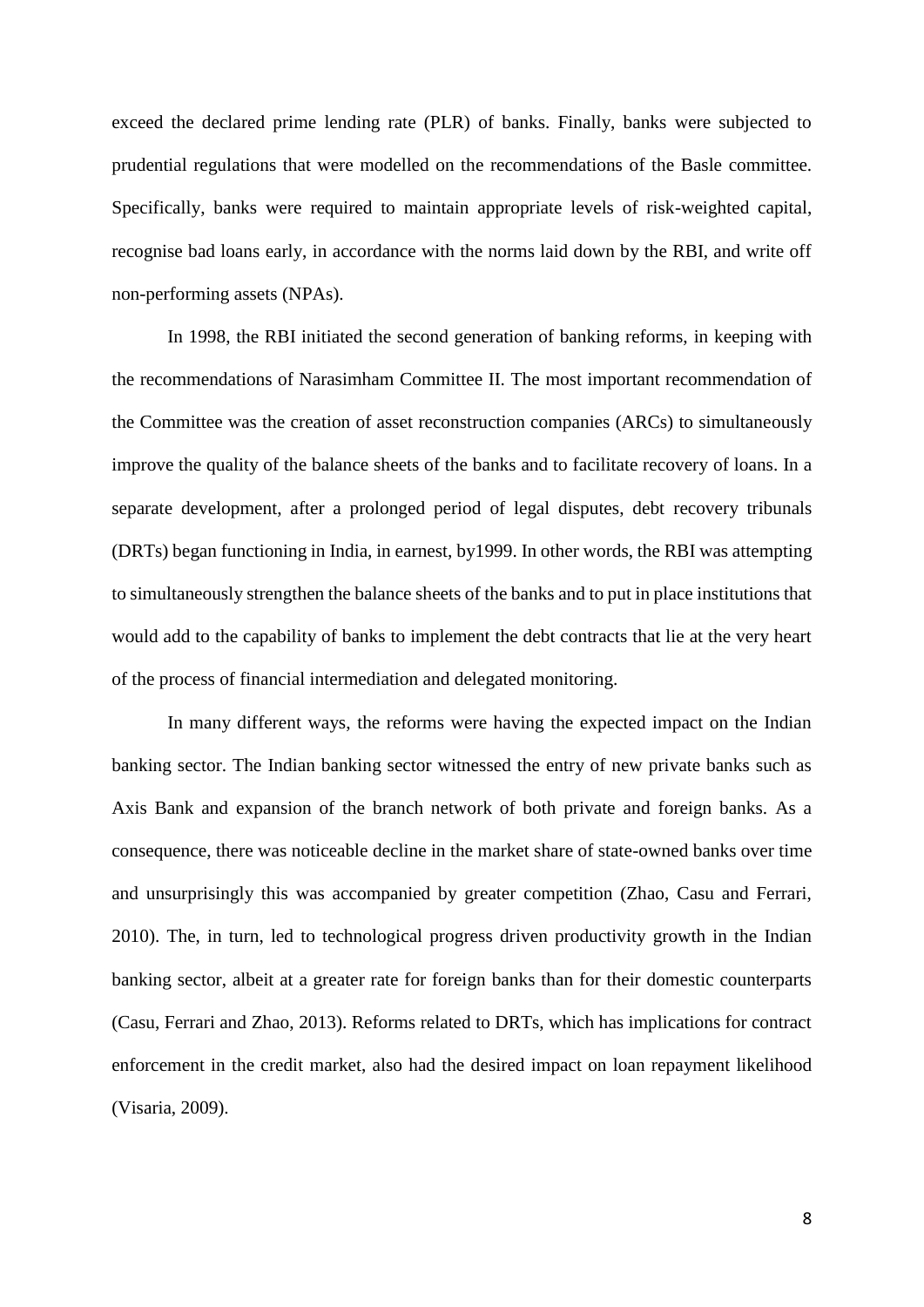However, the evidence about credit allocation is less encouraging. Bhaumik and Piesse (2008) found that in large measure bank-level credit disbursal in India is explained by past allocation of credit. This is consistent with contract level evidence, albeit from a single large state-owned bank, that suggests that loans are made on the basis of past loan sizes rather than on the basis of potential (Banerjee, Cole and Duflo, 2004). In part, this conservativeness can be explained by factors such as expected political cost of bad loans, or by low managerial ability to identify good lending opportunities (even though information that have recently come to light about the extent of bad loans in the Indian banking sector suggests that we should discount the former argument significantly<sup>1</sup>). But alternative, and equally plausible, arguments include persistent high information cost, and the risks associated with lending to firms with entrenched management (which has negative implications for governance quality), especially in a context where bankruptcy is costly (Kang and Nayar,  $2004$ ).<sup>2</sup> In such an environment, state-owned firms that have close relationship with the still dominant state-owned banks and organisational forms such as business groups that are optimised to operate efficiently in contexts of missing markets may have an advantage over standalone private firms, even though the advantage of the former may have declined over time (Bhaumik, Das and Kumbhakar, 2012). The suitability of the Indian context for our empirical exercise is easy to see.

#### **3.2 Data**

-

The firm-level data have been obtained from the Prowess database marketed by CMIE, which is widely used for firm-level analysis in the Indian context (Gopalan, Nanda and Seru, 2007;

<sup>1</sup> See, for example, *Bad bank loans undermine India's growth hopes* (Financial Times, February 18, 2016). Questions are also being raised about the prudence of lending large sums of money to highly leveraged companies such as Kingfisher Airlines.

<sup>&</sup>lt;sup>2</sup> A new bankruptcy law was passed by the Indian Parliament in 2016, but its enforcement may take time and its efficiency is as yet untested. See, for example, *What India's new bankruptcy law means* (The Wall Street Journal, May 12, 2016).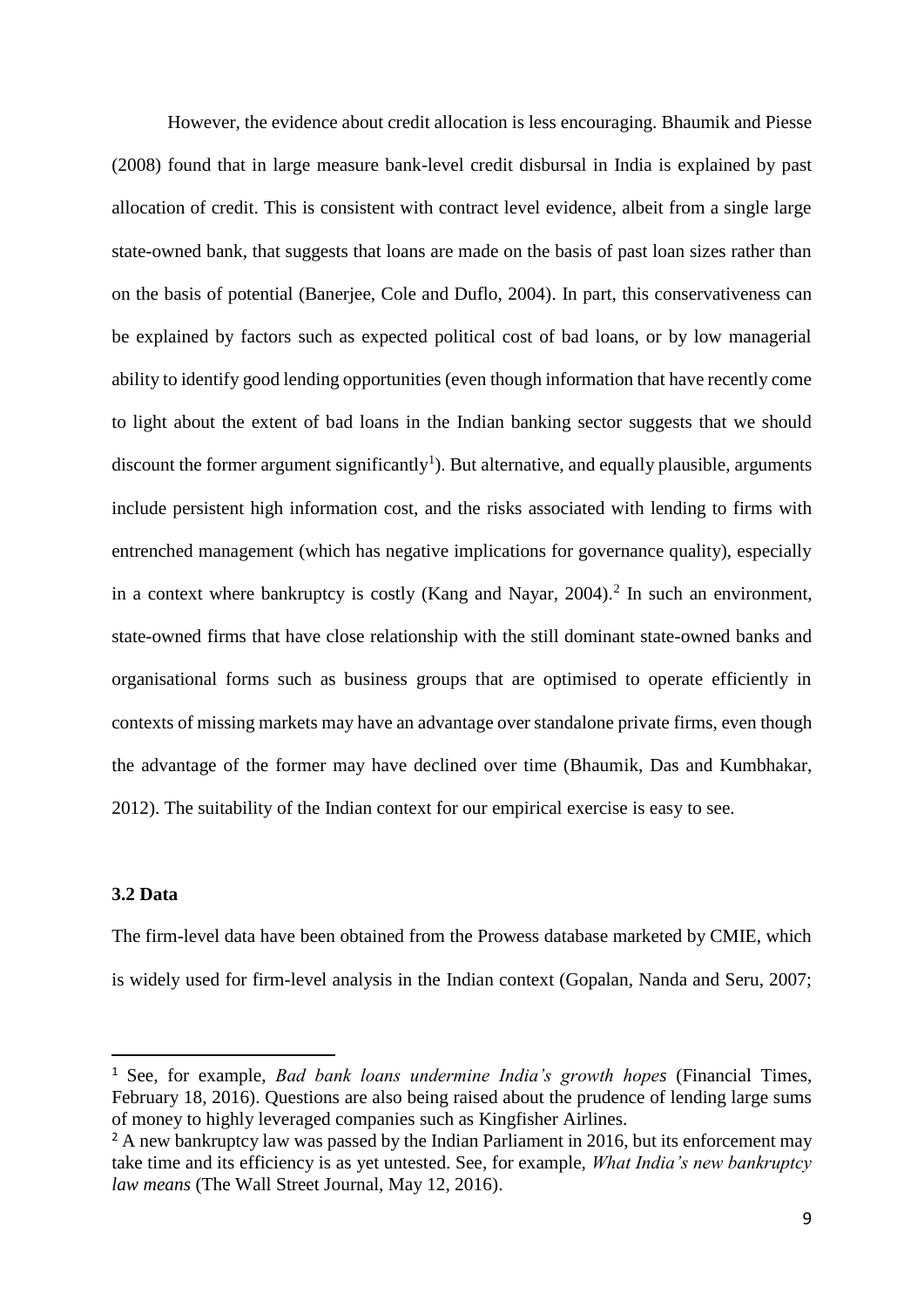Bhaumik and Selarka, 2012). The database includes data reported in financial statements, including detailed breakdown of sources of bank and non-bank credit. It also includes information about firm characteristics such as inventory and gearing, i.e., the variables included in equations  $(1) - (3)$ , and ownership information such as business group affiliation and state ownership. It also provides information on industry affiliation of firms.

Further, the data are available for a fairly long time series, thereby facilitating panel analysis. We focus, in particular, on the 2001-08 period. The major reforms initiatives in the Indian banking context were initiated by the turn of the century, by way of easing entry barriers to the sector, greater autonomy to the state-owned banks, liberalisation of interest rates, introduction of prudential norms, and use of debt recovery tribunals (Sarkar, Sarkar and Bhaumik, 1998; Bhaumik and Dimova, 2004; Bhaumik and Piesse, 2008; Visaria, 2009). Hence, the impact of reforms on the credit market should have become apparent by 2001. At the other end of the time line, 2008 is a watershed year for the global financial system beyond which it is difficult to distinguish between the impact of pervasive uncertainty and weak recovery of the global economy from the factors discussed in the previous section.

After accounting for missing information in the firm level data, we are left with an unbalanced panel of 1347 business group affiliated firms, 3273 unaffiliated private firms, 178 state-owned firms (including a handful of joint ventures between state-owned firms and private firms), and 238 foreign firms. Over the sample period, they account for 5121, 10282, 618 and 843 firm-years, respectively. The rationale for combining JVs involving state-owned firms is that in emerging market economies with large state-owned banking sectors partnership with the government should provide privileged access to credit, close to or at par with state-owned firms.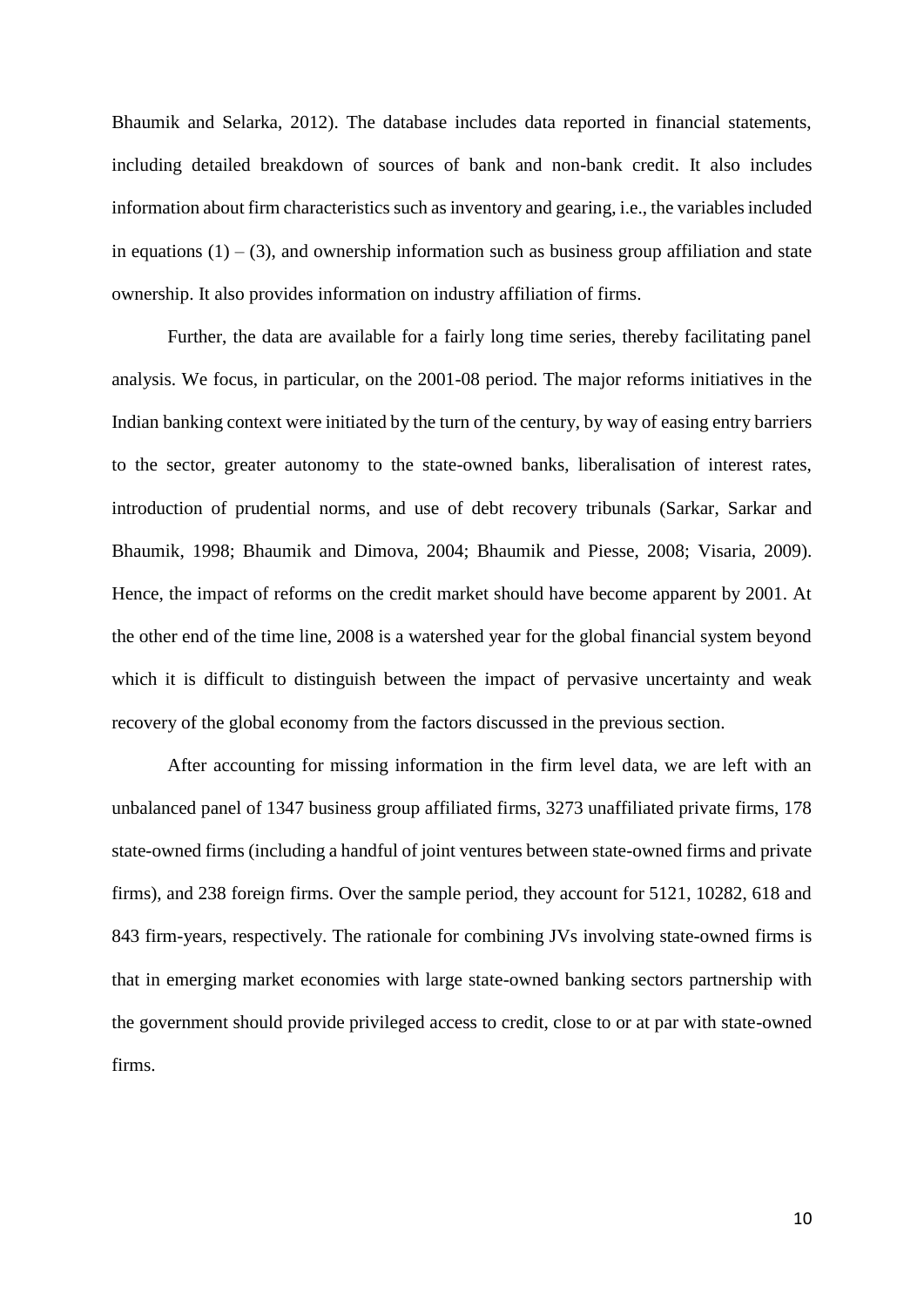This information is merged with that about interest rate changes and easy and tight money regimes in India obtained from Bhaumik, Dang and Kutan (2011), to give us the complete set of variables that needed to estimate equations  $(1) - (3)$ .

#### **3.3 Summary statistics**

Summary statistics on credit and capital market access of the firms are reported in Table 1. The information reported in the table suggest the following:

- a. India has a bank based financial system, with banks accounting for roughly half the credit obtained by business group affiliated firms, unaffiliated firms and foreign firms. Indeed, only about 9-13 percent of business group affiliated firms, state-owned firms and foreign firms, and only about 3 percent of unaffiliated firms have access to capital/bond markets. This is consistent with the evidence that highlights the persistence of the underdeveloped status of the Indian corporate bond market (Bose and Coondoo, 2003; Khanna and Varottil, 2012).
- b. There is a fairly significant market for inter-corporate lending. Indeed, firms of all ownership types borrow (nearly) as much from subsidiaries and corporate bodies, in percentage terms, as from non-bank financial institutions. For example, even unaffiliated private firms that are not part of business group internal capital markets borrow 8.71 percent from subsidiaries and corporate bodies, and 9.09 percent from nonbank financial institutions.
- c. Contrary to popular wisdom, state-owned firms do not obtain the majority of their credit from the (largely state-owned) banking system. Bank credit accounts for only 31.53 percent of the credit that they obtain. Much of their credit is obtained directly from the government (25.99 percent) or from subsidiaries and corporate bodies (18.44 percent) that cannot be identified from the data but that are likely to be other state-owned firms.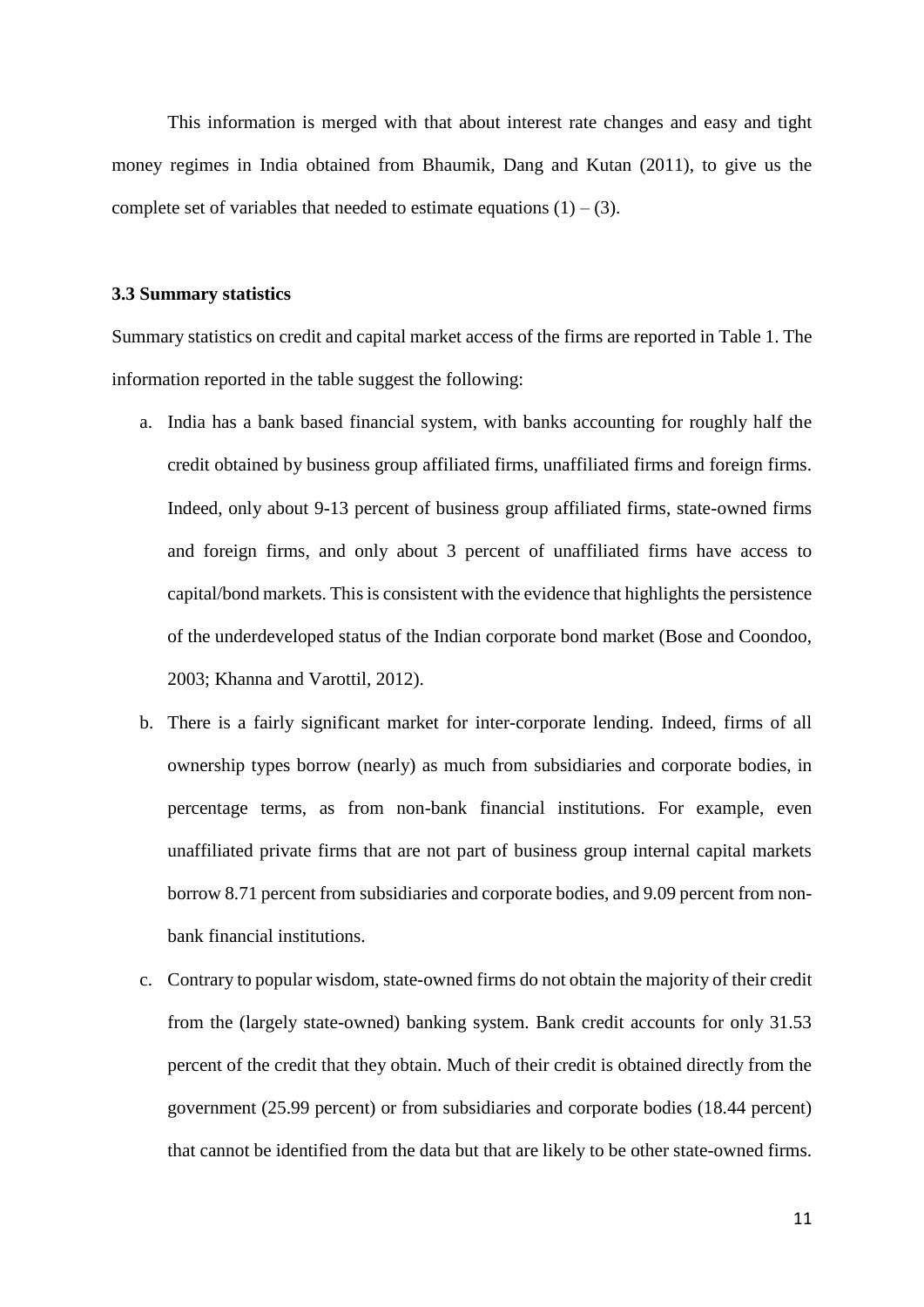- d. While state-owned firms and foreign firms are able to obtain unsecured credit relatively easily – nearly half or more of the credit obtained by these firms is unsecured, collateralized credit accounts for about 70 percent of the credit obtained by the vast majority of the firms, whether business group affiliated or unaffiliated. Bank credit accounts for 71-93 percent of this collaterised debt. Since collateral is meant to be a signal to overcome adverse selection problems (Bester, 1985, 1987), this suggests that the Indian credit market is characterised by significant adverse selection, or because of opacity of firms with concentrated ownership and organisational structures such as business groups (Claessens and Fan, 2002; Bhaumik and Dimova, 2014).<sup>3</sup>
- e. Finally, despite progressive liberalisation/convertibility of the capital account of balance of payments, a very small proportion of the firms access overseas credit and capital markets. Indeed, even for foreign firms, which have nearly double the proportion of foreign currency debt compared to their nearest domestic competitors (8.33 percent vs. 4.29 percent), the business group affiliated firms, foreign current debt account less than a tenth of total debt.

The summary statistics have implications for our empirical analysis. The strong *prima facie* evidence for adverse selection in the Indian credit market suggests that monetary policy may have a significant impact on disbursal of bank credit, especially during periods of tight monetary regimes. Given that state-owned banks evidently have a safety net in the form of government borrowing, and given that the inter-corporate credit market is much more reliable

-

<sup>&</sup>lt;sup>3</sup> The weak bankruptcy regime that makes liquidation of borrowers' assets costly in the event of a default possibly matters as well; see Kang and Nayar (2004) for a discussion of India's bankruptcy regime. However, the bankruptcy regime possibly matters less than the adverse selection problem posed by informational asymmetry (Haselmann, Pistor and Vig, 2010). Further, the introduction of debt recovery tribunals, which evidently had a positive impact on credit disbursal by banks (Visaria, 2009), partly ameliorated the problems associated with the costly bankruptcy regime, while problems associated with informational asymmetry and firm opacity were more likely to have persisted.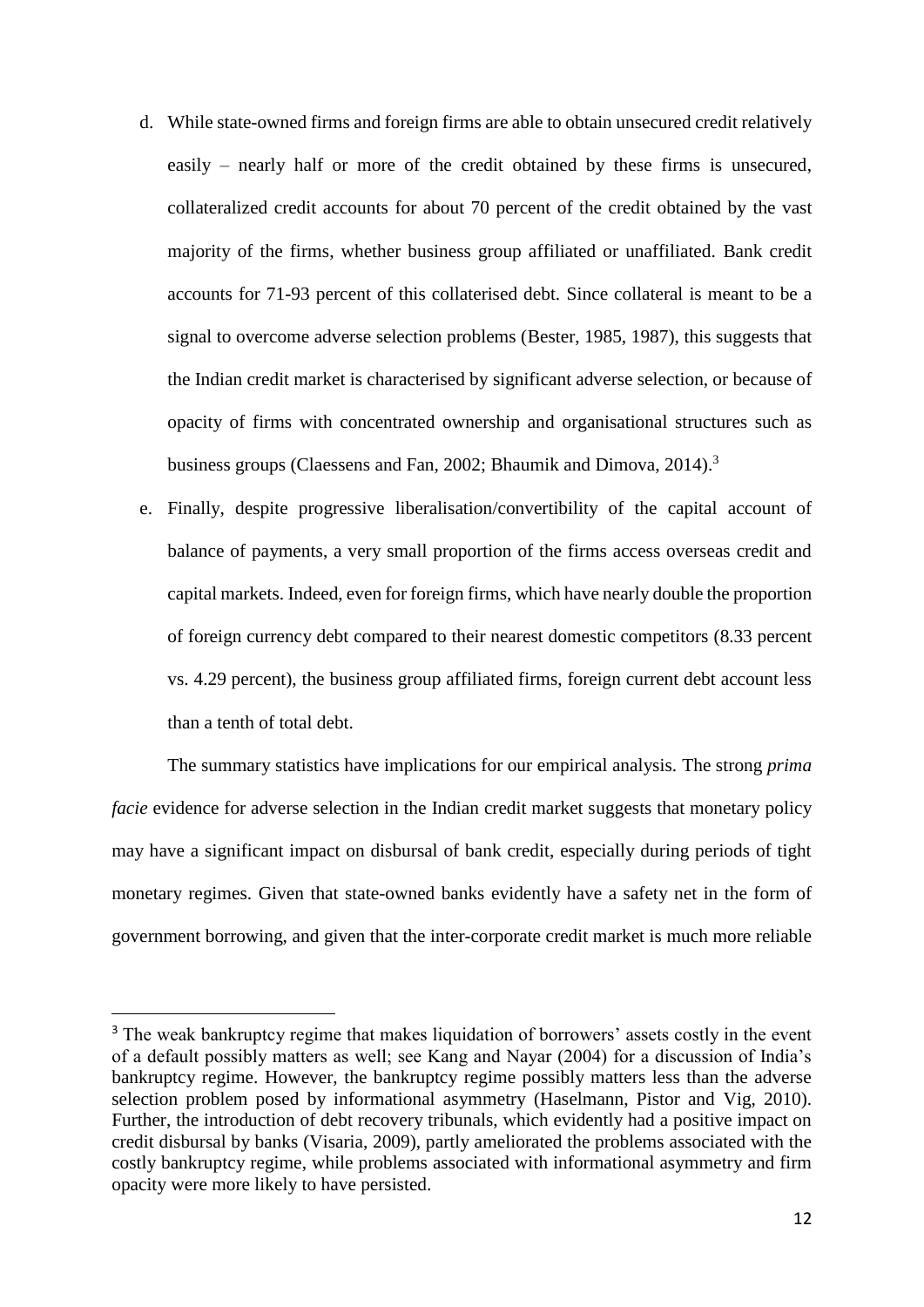for business group affiliated firms than for unaffiliated firms, the aforementioned impact of monetary policy is likely to be greater for unaffiliated firms than for their business group affiliated and state-owned domestic competitors. However, while the numbers reported in Table 1 have implications for bank credit, they do not tell us much about overall corporate debt, nor about the proportion of bank credit in total debt, which remains an open empirical question.

#### **4. Regression results**

The regression results are reported in Tables 2-5. In Tables 2, 3 and 4, we report the estimates for equations (1), (2) and (3). In each of these tables, we report the estimates separately for the four different ownership types in our sample. In Table 5, we explore further the impact of monetary policy on unaffiliated firms that are most likely to be affected by such policy. Specifically, we compare the relative impact on large (those bigger than median) and small (those smaller than median) firms, and older (pre-1990) and younger (post-1990) firms. Finally, for each table and the regression models therein, we report the test statistics for the null hypotheses involving AR(2) and the appropriateness of the GMM instruments (Hansen statistic). The null hypothesis regarding AR(2) is rejected only for foreign firms in Table 2, and the null hypothesis for the Hansen statistic is not rejected at the 5 percent level for any of the regression models in any of the tables. This gives us confidence about the validity of our instruments and hence about the regression estimates reported in the tables.

Let is first focus on the impact of monetary policy, and focus on the domestic firms which are much more reliant on the domestic credit market than the foreign firms. In Table 2, in an easy money regime, monetary policy and the associated change in interest rate does not affect change in bank credit, change in total debt and the proportion of bank credit in total debt for any of the firms. This is consistent with the results in Bhaumik, Dang and Kutan (2011) which suggest that over the same period bank lending in India was, by and large, unaffected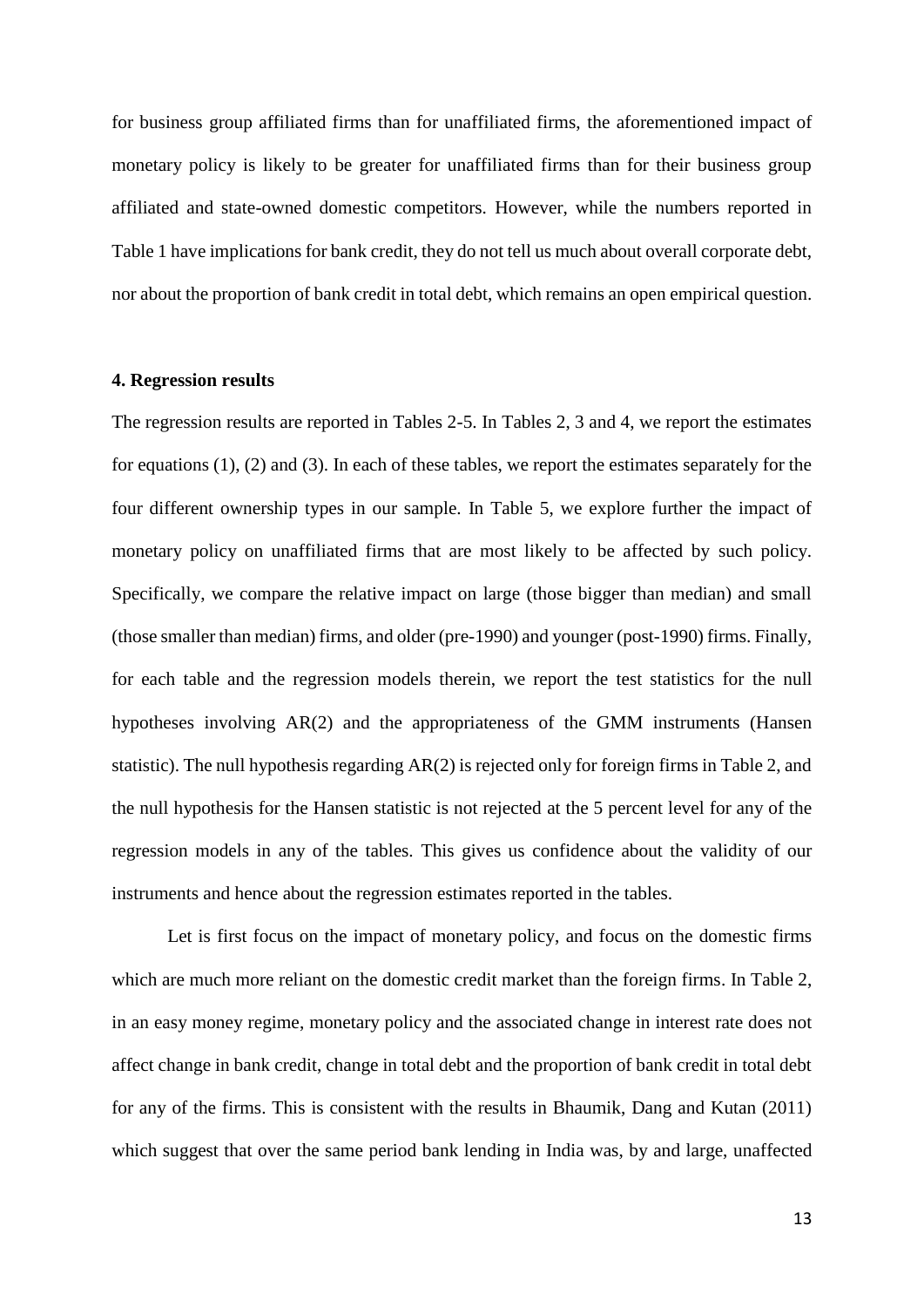by monetary policy, in an easy money regime. Monetary policy does have an impact on change in bank credit and total debt during a tight money regime – a rise in interest rates leads to a reduction in both bank credit (Table 3) and total debt (Table 4), proportion of bank credit in total debt is unaffected (Table 2) – but only for the unaffiliated private firms. As discussed in the summary statistics section, this is perhaps to be expected. It also suggests that despite the decline in the efficiency of business group structures in reducing financial constraints since the turn of the century (Bhaumik, Das and Kumbhakar, 2012), mechanisms such as internal capital markets (more broadly, inter-corporate networks in credit markets) were still relevant in the Indian context.

In Table 5, we focus on the unaffiliated private firms that are seem to be most vulnerable to monetary policy initiatives during tight money regimes, with attendant implications for their access to bank (and non-bank) credit relative to their business group affiliated and state-owned domestic counterparts. Specifically, we focus on age and size which, following Berger and Udell (1998, 2006), are reasonable proxies for information cost associated with firms. The results suggest that during tight money regimes, smaller firms (coefficient of -23.71) are much more affected by monetary policy than large firms (coefficient of -17.42). This is consistent with the popular and policy concern about smaller firms finding it more difficult to access bank credit than larger firms. However, there is no significant difference in the impact of monetary policy on changes in bank credit of pre-1990 and post-1990 firms (coefficients of -12.32 vs - 13.38). 4

-

<sup>4</sup> This is apparently at odds with Banerjee, Cole and Duflo's (2004) finding that there is persistent in bank lending, such that newer firms with greater growth opportunities may find it difficult to obtain bank credit, while incumbent firms that do not have as many opportunities to grow may continue to have access to bank credit. Note, however, that Banerjee et al.'s (2004) empirical analysis is limited by virtue of its use of a single bank's data. Further, given that the firms listed in the Prowess database are generally larger and stock exchange listed, they do not necessarily capture the experiences of small and medium enterprises (SMEs) that are included in data obtained from banks.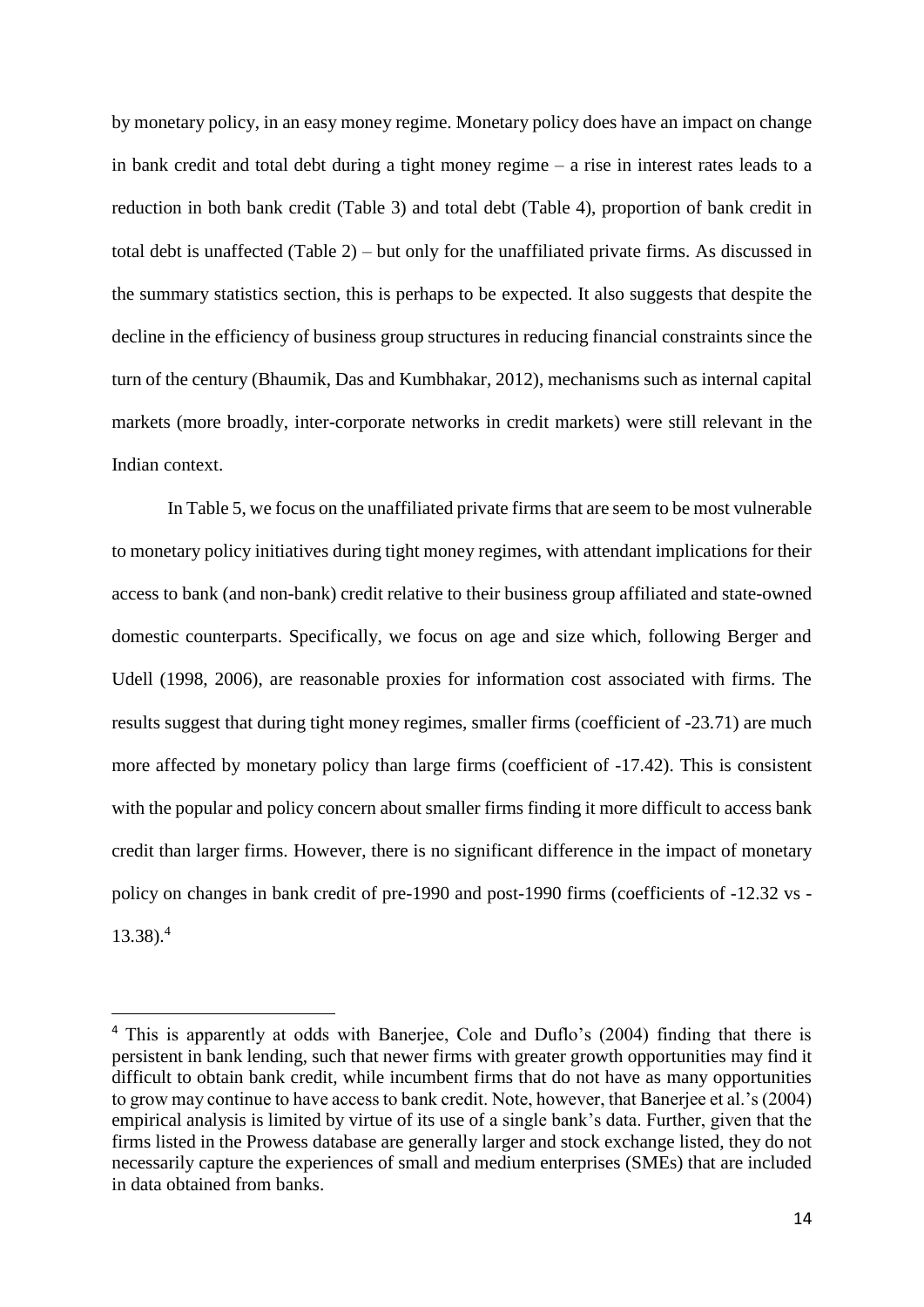The coefficient estimates for the other variables have the expected signs. In Tables 2 and 3, an increase in inventory holdings are associated with an increase in bank debt and bank loans for business group affiliated and unaffiliated private firms but not for state-owned and foreign firms, while in Table 4, we observe that higher inventories raise total debt for all firms except foreign firms. In Tables 3 and 4, bank debt last period has no predictive power for bank loans or total debt. Regarding lagged dependent variables, we see significant persistency in bank debt ratio in Table 2, while no persistency in Table 4 for the volume of bank debt. Interestingly, in Table 3 we observe significant persistency only for the state-owned firms and higher bank loans last period are associated with a decline in the loans this period,

#### **5. Conclusion and policy implications**

Given the correlation (even causality) between banking sector development and economic growth, it is not surprising that many emerging market economies are advised to undertake suitable banking sector reforms, and indeed many of them such as India have ushered in a wide set of reforms over a long period of time. However, while there is a large literature on the impact of these reforms on performance of banks, often distinguishing between banks of different ownership, there is considerably less understanding of the impact of these reforms on the process of financial intermediation. In this paper, we argue that if banking sector reforms remove frictions in the credit market, this should be reflected in the bank channel of transmission of monetary policy. In particular, monetary policy should not affect firms of different ownership types – some of which are optimised for markets with frictions while others are not – differently, nor should it have significantly different effects on firms at different points of age and size distributions. We examine these propositions in the Indian context which is characterised by both significant banking sector reforms and existence of different types of firms, some of which have advantages over others with respect to mitigating credit market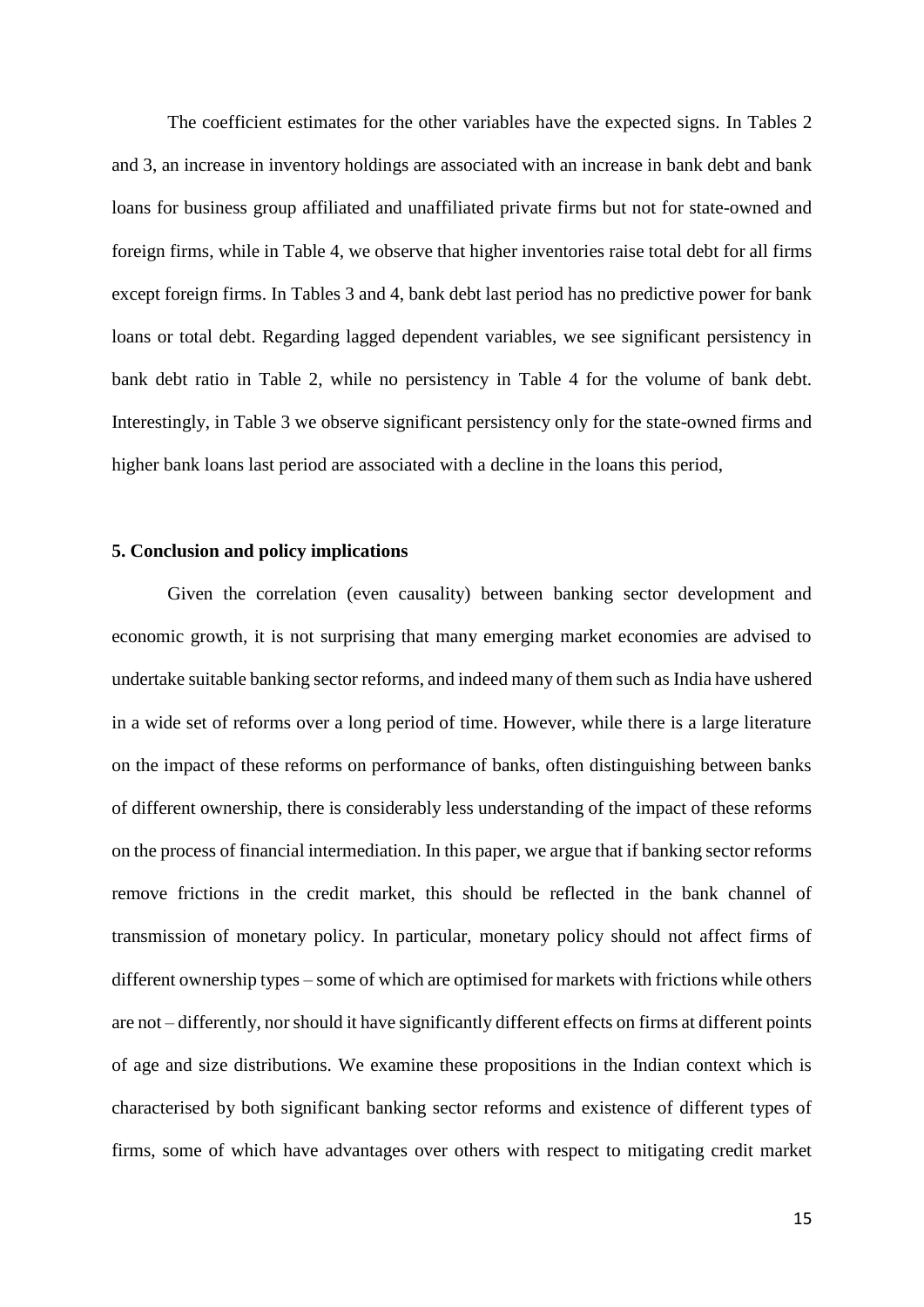frictions. Our empirical results suggest, in an easy money regime, monetary policy and the associated change in interest rate does not affect change in bank credit, change in total debt and the proportion of bank credit in total debt for any of the firms. This is consistent with extant literature on the bank channel transmission of monetary policy in India (Bhaumik, Dang and Kutan, 2011). However, in a tight policy regime, unaffiliated private firms have the most vulnerable to monetary policy stand where other types of firms are relatively less affected by changes in monetary policy. We also find that during tight monetary policy regimes, smaller firms are much more affected by monetary policy than large firms.

Our empirical results have two important policy implications. First, there seems a bank channel for monetary policy at work, suggesting some success of banking sector reforms in India. In other words, greater competition, greater autonomy with respect to loan disbursal and pricing of loans, subjecting banks to prudential norms, and establishing mechanisms for contract enforcement are all reforms worth exploring in emerging market contexts. Second, banking sector reforms alone are clearly not sufficient to mitigate credit market frictions that give some kinds of firms (such as those affiliated to business groups or the state) an advantage over others, an advantage that can lead to misallocation of credit. To overcome the residual frictions, governments may have to supplement banking sector reforms with wider reforms with respect to bankruptcy laws and corporate governance, thereby eschewing the silo-based approach to banking sector reforms.

Regarding further research, it would be interesting to see whether introduction of these complementary changes to bankruptcy law etc have the expected or desired impact on emerging market banking sectors. Events such as the introduction of the new bankruptcy law in India can be used as natural experiments for such empirical investigations.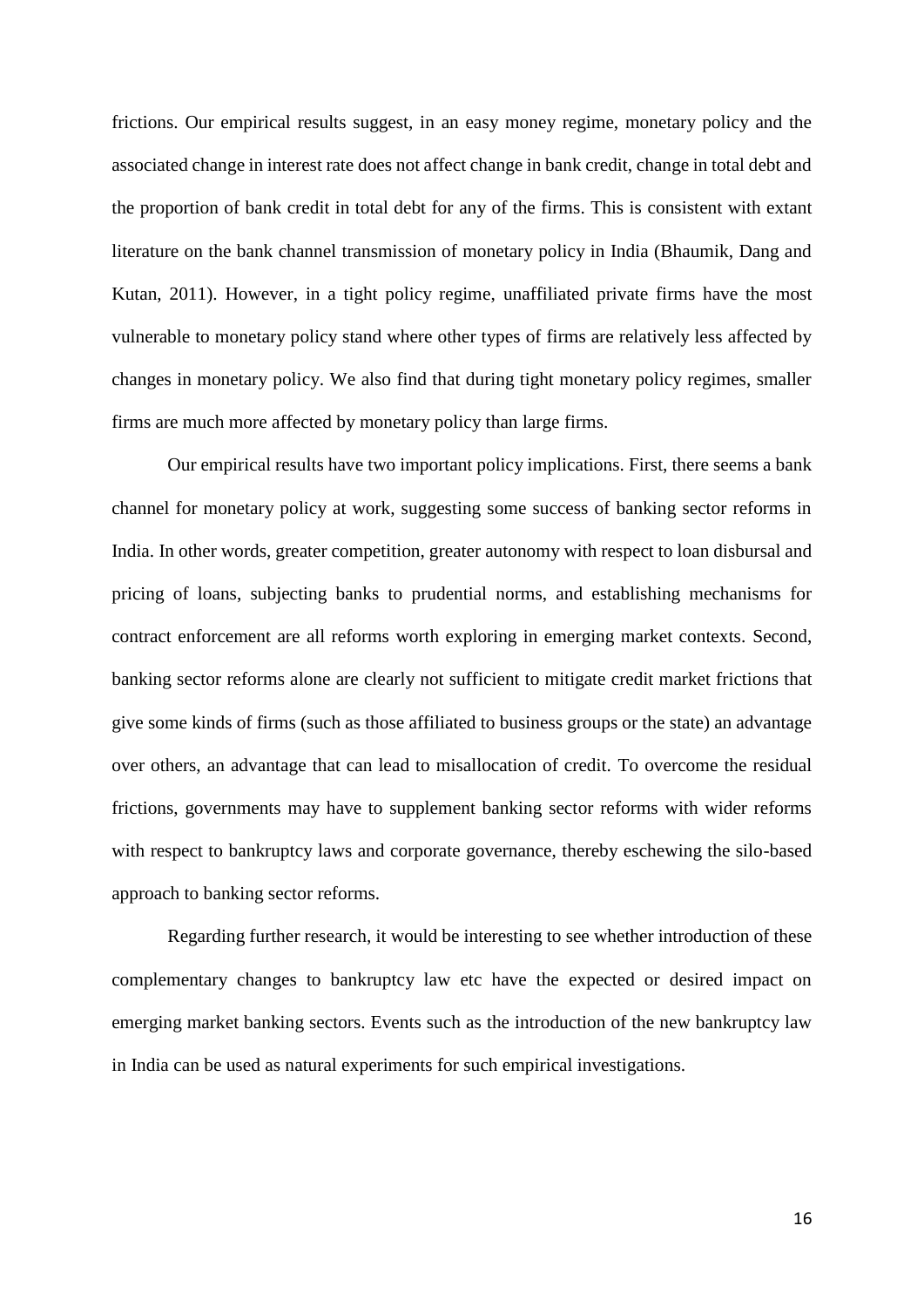#### **References**

Abiad, A., Detragiache, E., Tressel, T. (2010). A new database of financial reforms. *IMF Staff Papers*, 57(2): 281-302.

Ağca, Ş., Celasun, O. (2012). Banking sector reforms and corporate borrowing costs in emerging markets. *Emerging Markets Finance and Trade*, 48(4): 71-95.

Akyuz, Y. (1990). Financial system and policies in Turkey in the 1980s. In: Arincali, T., Rodrik, D. (eds.) *The Political Economy of Turkey*, Palgrave Macmillan, pp. 98-131.

Amsden, A.H., Euh, Y-D. (1993). South Korea's 1980s financial reforms: Good-bye financial repression (maybe), hello new institutional restraints. *World Development*, 21(3): 379-390.

Arellano, M., Bover, O. (1995). Another look at the instrumental variable estimation of errorcomponents models, *Journal of Econometrics*, 68(1): 29-51.

Arestis, P., Demetriades, P.O. (1997). Financial development and economic growth: Assessing the evidence. *Economic Journal*, 107(442): 783-799.

Banerjee, A., Cole, S., Duflo, E. (2004). Bank Financing in India, In: Panagrariya, A., Bosworth, B. and Berry, S. (Eds.) *India Policy Forum*, Volume 1, Brookings Institutions, pp. 277-232.

Berger, A.N., Udell, G. (1998). The economics of small business finance: The roles of private equity and debt markets in the financial growth cycle, *Journal of Banking and Finance*, 22(6): 613-673.

Berger, A.N., Udell, G. (2006). A more complete conceptual framework for SME finance, *Journal of Banking and Finance*, 30(11): 2945-2966.

Bernanke, B.S., Gertler, M. (1995). Inside the black box: The credit channel of monetary policy transmission, Working paper no. 5146, National Bureau of Economic Research, Cambridge, MA.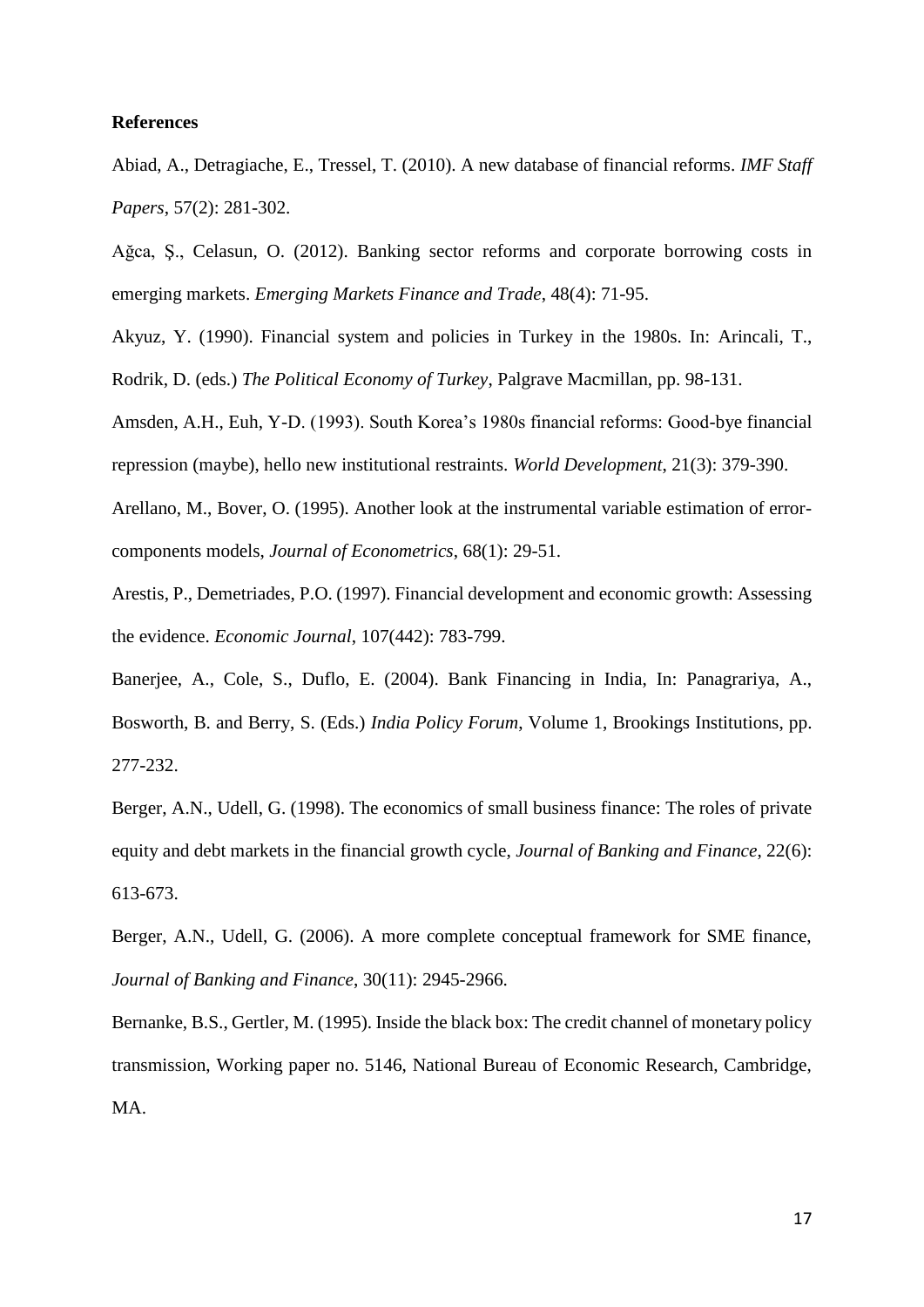Bester, H. (1985). Screening vs rationing in credit markets with imperfect competition, *American Economic Review*, 75(4): 850-855.

Bester, H. (1987). The role of collateral in credit markets with imperfect competition, *European Economic Review*, 31(4): 887-899.

Bhaumik, S.K., Dang, V., Kutan, A. (2011). Implications of bank ownership for the credit channel of monetary policy transmission: Evidence from India, *Journal of Banking and Finance*, 35(9): 2418-2426.

Bhaumik, S.K., Das, P.K., Kumbhakar, S.C. (2012). A stochastic frontier approach to modelling financial constraints in firms: An application to India, *Journal of Banking and Finance*, 36(5): 1311-1319.

Bhaumik, S.K., Dimova, R. (2004). How important is ownership in a market with a level playing field? The Indian banking sector revisited, *Journal of Comparative Economics*, 32(1): 165-180.

Bhaumik, S.K., Dimova, R. (2014). *How Family Firms Differ: Structure, Strategy, Governance and Performance*, Palgrave.

Bhaumik, S.K., Piesse, J. (2008). Does lending behaviour of banks in emerging economies vary by ownership? Evidence from the Indian banking sector? *Economic Systems*, 32(2): 177- 196.

Bhaumik, S.K., Selarka, E. (2012). Does ownership concentration improve M&A outcomes in emerging markets? Evidence from India, *Journal of Corporate Finance*, 18(4): 717-726.

Blundell, R., Bond, S. (1998). Initial conditions and moment restrictions in dynamic panel data models, *Journal of Econometrics*, 87(1): 115-143.

Bose, S., Coondoo, D. (2003). A study of the Indian corporate debt market, *ICRA's Bulletin Money & Finance*, 2(12): 2(12): 25-51. Downloadable from [http://ssrn.com/abstract=421440.](http://ssrn.com/abstract=421440)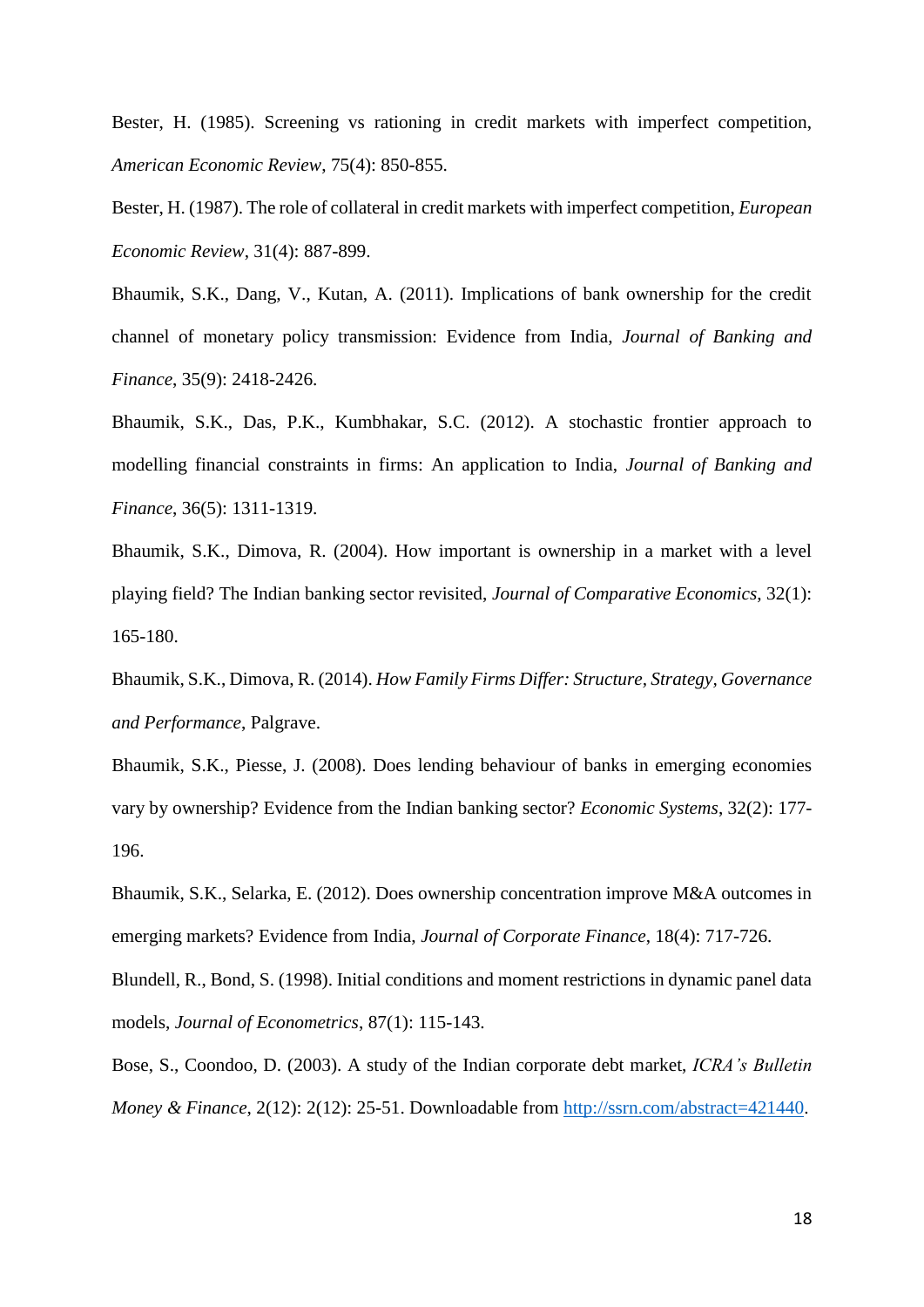Burget, J.D., Warnock, F.E., Warnock, V.C. (2015). Bond market development in developing Asia. Working paper no. 448, ADB Economics Working Paper Series, Downloadable from [http://www.adb.org/sites/default/files/publication/173190/ewp-448.pdf.](http://www.adb.org/sites/default/files/publication/173190/ewp-448.pdf)

Casu, B., Ferrari, A., Zhao, T. (2013). Regulatory reform and productivity change in Indian banking, *Review of Economics and Statistics*, 95(3): 1066-1077.

Claessens, S., Fan, J.P. (2002). Corporate governance in Asia: A survey. *International Review of Finance*, 3(2), 71-103.

Cojocaru, L., Falaris, E. M., Hoffman, S.D., Miller, J.F. (2016). Financial System Development and Economic Growth in Transition Economies: New Empirical Evidence from the CEE and CIS Countries. *Emerging Markets Finance and Trade*, 52:1, 223-236.

Demetriades, P.O., Hussein, K.A. (1996). Does financial development cause economic growth? Time-series evidence from 16 countries. *Journal of Development Economics*, 51(2): 387-411.

Fisman, R., Wang, Y. (2010). Trading favors with Chinese business groups. *American Economic Review Papers and Proceedings*, 100(2): 429-433.

Fry, M.J. (1997). In favour of financial liberalisation. *Economic Journal*, 107(442): 754-770.

Haselmann, R., Pistor, K., Vig, V. (2010). How laws affect lending, *Review of Financial Studies*, 23 (2):549-580.

Huang, Z. (2003). Evidence of a bank lending channel in the UK, *Journal of Banking and Finance*, 27(3): 491-510.

Kang, N., Nayar, N. (2004). The evolution of corporate bankruptcy law in India, *ICRA's Bulletin Money & Finance*, 37-57.

Khanna, T., Palepu, K. (2000). Is group affiliation profitable in emerging markets? An analysis of diversified Indian business groups, *Journal of Finance*, 55 (2), 867-891.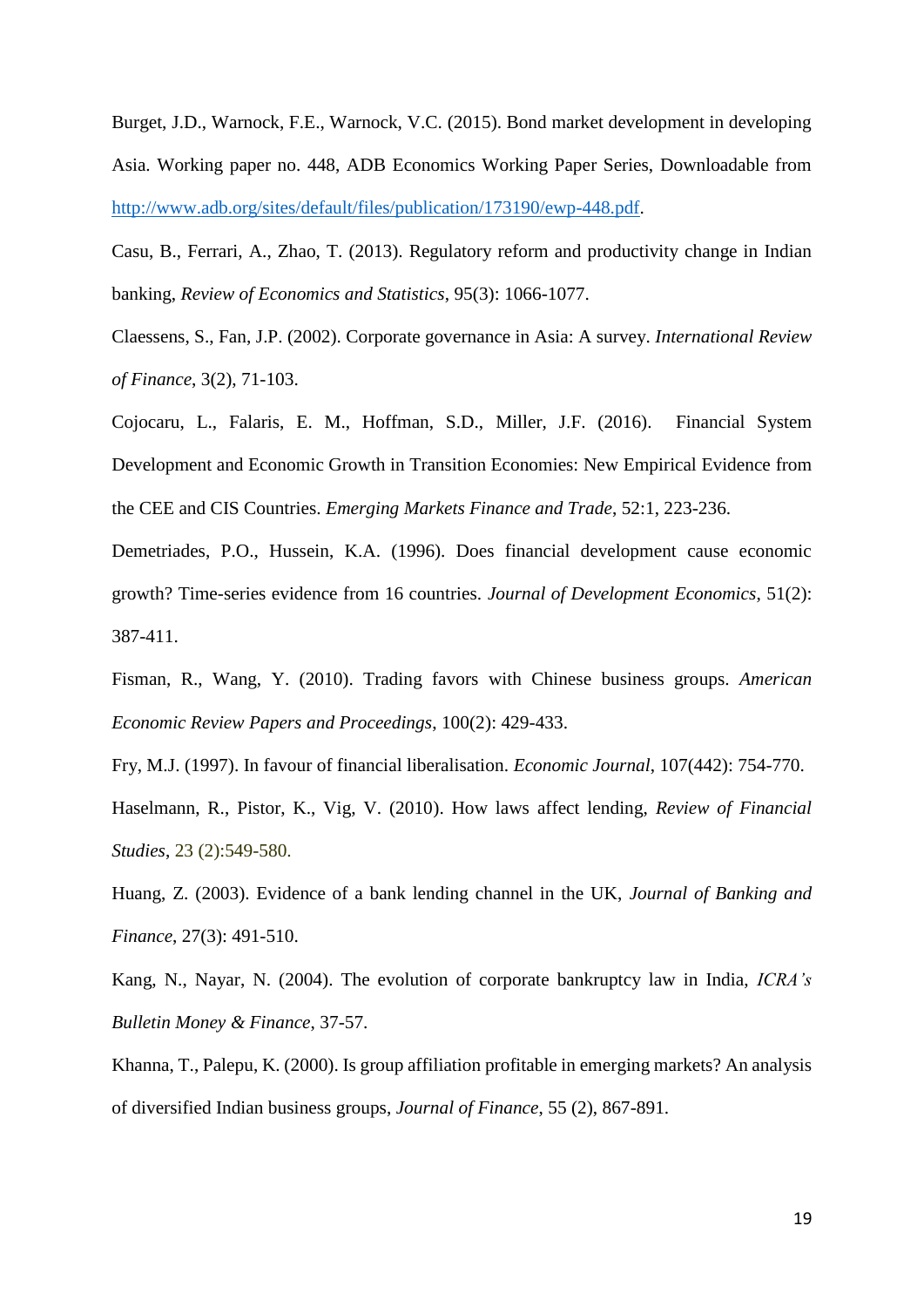Khanna, V.S., Varottil, U. (2012). Developing the market for corporate bonds in India, Mimeo, University of Michigan Law School, Downloadable from [http://ssrn.com/abstract=2021602.](http://ssrn.com/abstract=2021602)

Khwaja, A.I., Mian, A. (2005). Do lenders favor poltically connected firms? Rent provision in an emerging financial market. *Quarterly Journal of Economics*, 120(4): 1371-1411.

King, R.G., Levine, R. (1993). Finance and growth: Schumpeter may be right. *Quarterly Journal of Economics*, 108(3): 717-737.

Lagoarde-Segot, T. (2009). Financial reforms and time-varying microstructures in emerging equity markets. *Journal of Banking and Finance*, 33(10): 1755-1769.

Lardy, N. (2008). Financial repression in China. Working paper no. PB08-8, Peterson Institute for Institutional Economics, Downloadable from [http://ssrn.com/abstract=2126174.](http://ssrn.com/abstract=2126174)

Love, I., Rachinsky, A. (2015). Corporate Governance and Bank Performance in Emerging Markets: Evidence from Russia and Ukraine. *Emerging Markets Finance and Trade*, 51:sup2, S101-S121.

Oliner, S.D., Rudebusch, G.D. (1996). Is there a broad credit channel for monetary policy? *Economic Review*, Federal Reserve Board of San Francisco, 1: 3-13.

Osborne-Kinch, J., Holton, S. (2010). A discussion of the monetary condition index, *Quarterly Bulletin*, Central Bank of Ireland, January: 68-79.

Sarkar, J., Sarkar, S., Bhaumik, S.K. (1998). Does ownership always matter?— Evidence from the Indian banking industry, *Journal of Comparative Economics*, 26(2): 262-281.

Sen, K., Vaidya, R. (1998). *The Process of Financial Liberalization in India*, New Delhi: Oxford University Press.

Tendulkar, R. (2015). Corporate bond markets: An emerging markets perspective, Vol. II, Staff working paper no. SWP6/2016, OICU-IOSCO, Downloadable from [https://www.iosco.org/library/pubdocs/pdf/IOSCOPD510.pdf.](https://www.iosco.org/library/pubdocs/pdf/IOSCOPD510.pdf)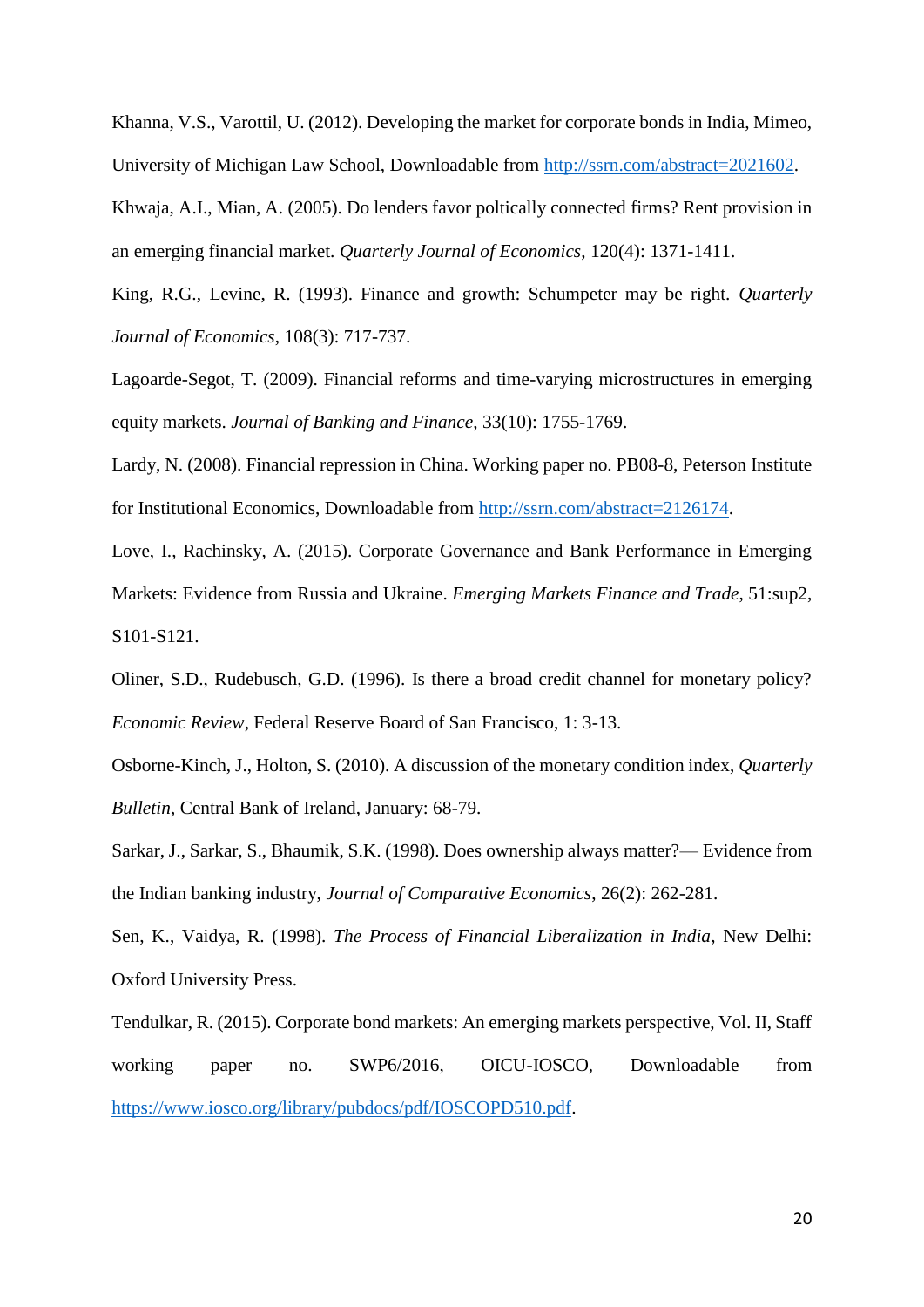Tsai, W., Wang, W., Ho, P., Lin, C. (2016). Bank loan supply in the financial crisis: Evidence from the role of political connection, *Emerging Markets Finance and Trade*, 52(2):487-497.

Visaria, S. (2009). Legal reform and loan repayment: The microeconomic impact of debt recovery tribunals in India, *American Economic Journal: Applied Economics*, 1(3): 59-81.

Zhang, M., Su, J., Sun, Y., Zhang, W., Shen, N. (2015). Political connections and corporate diversification: An exploration of Chinese firms, *Emerging Markets Finance and Trade*, 51(1): 234-246.

Zhao, T., Casu, B., Ferrari, A. (2010). The impact of regulatory reforms on cost structure, ownership and competition in Indian banking, *Journal of Banking and Finance*, 34(1): 246- 254.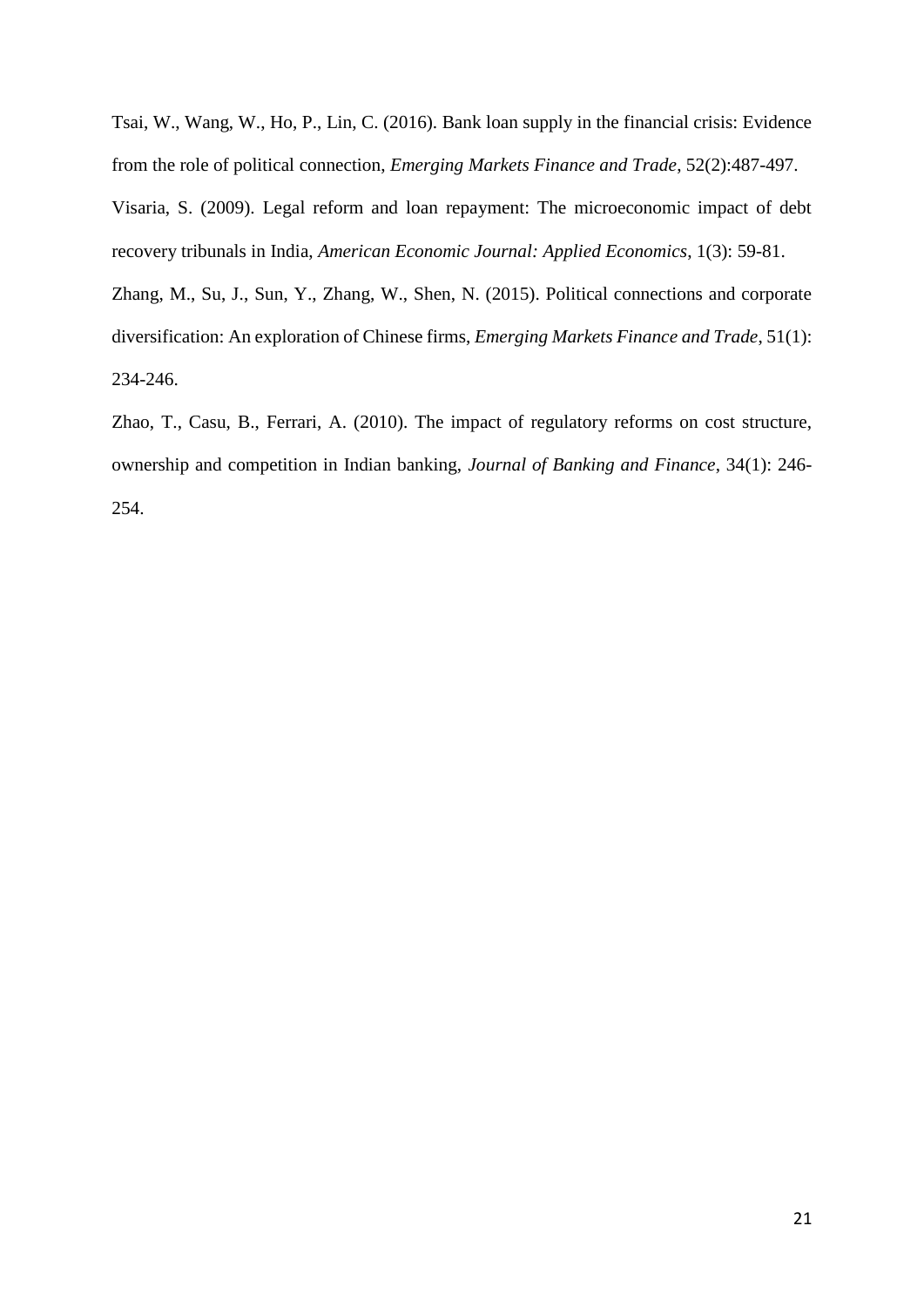### **Table 1 Sources of credit**

|                                                                         | <b>Business group</b><br>affiliated | <b>Unaffiliated</b><br>private firms | <b>State-owned firms</b><br>(including JVs) | <b>Foreign firms</b> |
|-------------------------------------------------------------------------|-------------------------------------|--------------------------------------|---------------------------------------------|----------------------|
| Proportion borrowed from bank                                           | 50.77%                              | 58.07%                               | 31.53%                                      | 48.49%               |
| Proportion borrowed from financial<br>institutions                      | 11.39%                              | 9.09%                                | 5.67%                                       | 5.44%                |
| Proportion of borrowing that is<br>secured                              | 69.67%                              | 71.58%                               | 43.43%                                      | 53.19%               |
| Proportion of secured borrowing that<br>is from banks                   | 93.72%                              | 71.58%                               | 91.53%                                      | 80.64%               |
| Proportion of borrowing from<br>subsidiaries and other corporate bodies | 12.09%                              | 8.71%                                | 18.44%                                      | 12.01%               |
| Proportion of borrowing from<br>governments                             | 1.06%                               | 0.78%                                | 25.99%                                      | 2.11%                |
| Proportion of foreign currency debt                                     | 4.29%                               | 2.46%                                | 2.73%                                       | 8.33%                |
| Proportion of firms with access to<br>capital markets                   | 13.59%                              | 2.96%                                | 9.30%                                       | 9.43%                |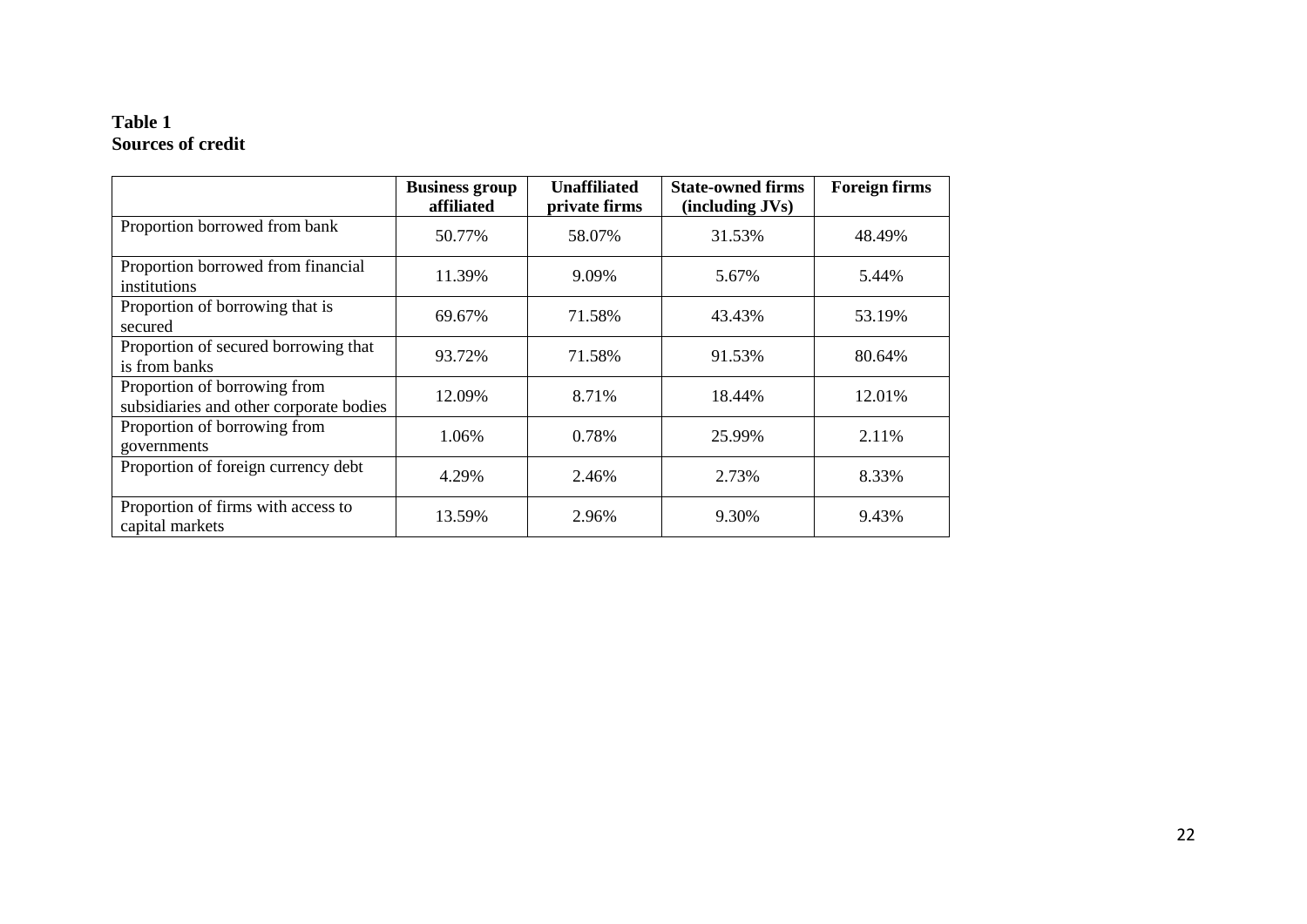## **Table 2 Impact of monetary policy on debt structure**

|                     | <b>Business group</b> | <b>Unaffiliated</b> | <b>State-owned</b> | <b>Foreign firms</b> |
|---------------------|-----------------------|---------------------|--------------------|----------------------|
|                     | affiliated            | private firms       | firms (including   |                      |
|                     |                       |                     | JV                 |                      |
| $(B/D)_{t-1}$       | $0.97***$             | $0.98***$           | $1.05***$          | $1.01***$            |
|                     | (0.03)                | (0.02)              | (0.07)             | (0.08)               |
| $\Delta N_t$        | $0.03***$             | $0.02$ ***          | 0.004              | $-0.007$             |
|                     | (0.01)                | (0.007)             | (0.03)             | (0.04)               |
| $\Delta G_t$        | $0.04$ **             | $0.04$ ***          | 0.003              | 0.04                 |
|                     | (0.02)                | (0.01)              | (0.03)             | (0.03)               |
| $\Delta F_t \times$ | $-1.63$               | $-1.25$             | 0.57               | 0.92                 |
| Easy money          | (0.99)                | (0.79)              | (1.41)             | (2.12)               |
| $\Delta F_t \times$ | $-0.03$               | $-0.39$             | 0.11               | 0.34                 |
| Tight money         | (0.73)                | (0.45)              | (0.47)             | (1.90)               |
|                     |                       |                     |                    |                      |
| AR(2)               | 0.60                  | 0.96                | 0.65               | $1.95*$              |
| (Prob > z)          | (0.54)                | (0.33)              | (0.51)             | (0.052)              |
| Hansen statistic    | 22.97                 | 23.04               | 16.59              | 17.22                |
| $(Prob > chi-sq)$   | (0.23)                | (0.23)              | (0.61)             | (0.57)               |
| Number of firms     | 1347                  | 3273                | 178                | 238                  |
| Number of obs.      | 5121                  | 10282               | 618                | 843                  |

*Dependent variable*: Ratio of bank debt to total debt,  $(B/D)_t$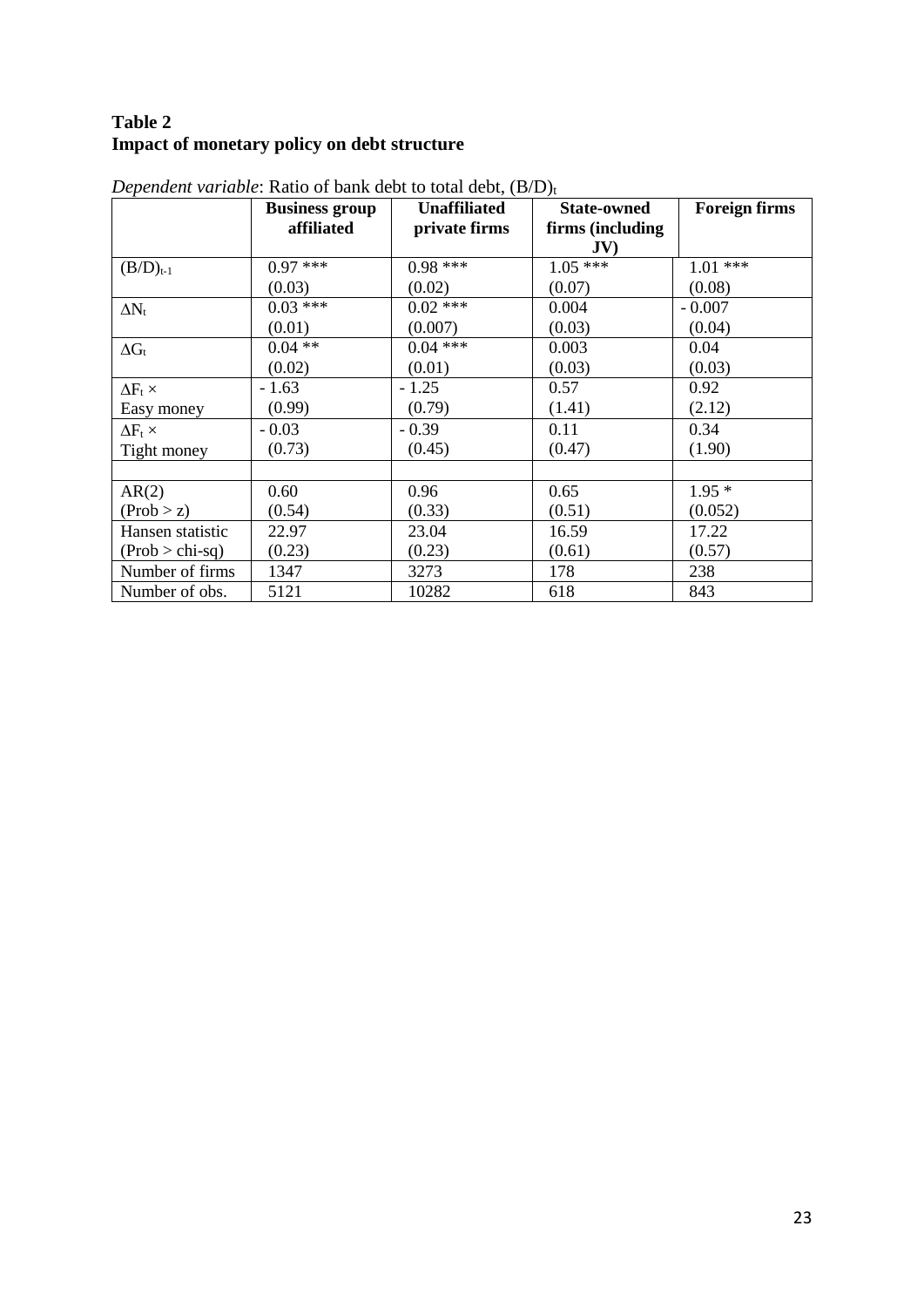## **Table 3 Impact of monetary policy on volume of bank loans**

|                     | <b>Business group</b><br>affiliated | <b>Unaffiliated</b><br>private firms | <b>State-owned</b><br>firms (including<br>JV) | <b>Foreign firms</b> |
|---------------------|-------------------------------------|--------------------------------------|-----------------------------------------------|----------------------|
| $\Delta B_{t-1}$    | 0.10                                | $-0.19$                              | $-0.61$ ***                                   | $-0.44$              |
|                     | (0.20)                              | (0.18)                               | (0.16)                                        | (0.48)               |
| $\Delta N_t$        | $0.35***$                           | $0.24$ ***                           | $-0.47$                                       | 0.18                 |
|                     | (0.09)                              | (0.03)                               | (0.35)                                        | (0.45)               |
| $BD_{t-1}$          | 0.17                                | 0.19                                 | $-0.46$                                       | $-0.36$              |
|                     | (0.19)                              | (0.13)                               | (0.49)                                        | (0.56)               |
| $\Delta F_t \times$ | 2.29                                | $-1.39$                              | $-9.81$                                       | $-1.02$              |
| Easy money          | (4.51)                              | (3.77)                               | (9.21)                                        | (13.14)              |
| $\Delta F_t \times$ | $-10.66*$                           | $-19.21$ ***                         | $-13.92$                                      | 23.59                |
| Tight money         | (5.89)                              | (4.49)                               | (15.52)                                       | (29.58)              |
|                     |                                     |                                      |                                               |                      |
| AR(2)               | 0.84                                | $-0.14$                              | $-2.01$                                       | 0.09                 |
| (Prob > z)          | (0.40)                              | (0.89)                               | (0.04)                                        | (0.92)               |
| Hansen statistic    | 12.94                               | 7.93                                 | 7.93                                          | 5.10                 |
| $(Prob > chi-sq)$   | (0.07)                              | (0.34)                               | (0.34)                                        | (0.65)               |
| Number of firms     | 1060                                | 2247                                 | 118                                           | 161                  |
| Number of obs.      | 3314                                | 6073                                 | 337                                           | 419                  |

*Dependent variable*: Change in volume of bank loans,  $\Delta B_t$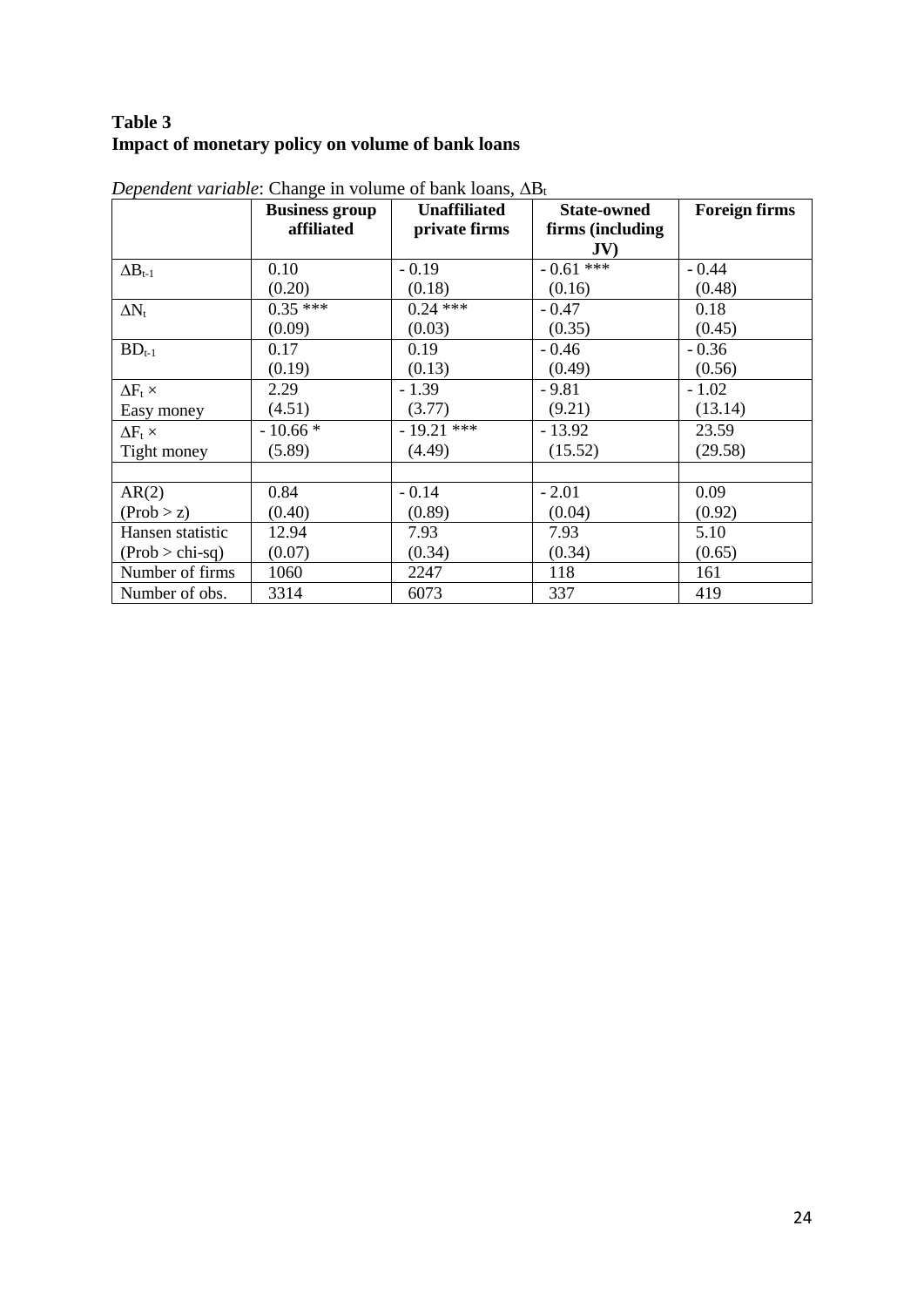## **Table 4 Impact of monetary policy on volume of total debt**

|                         | <b>Business group</b><br>affiliated | <b>Unaffiliated</b><br>private firms | <b>State-owned</b><br>firms (including | <b>Foreign firms</b> |
|-------------------------|-------------------------------------|--------------------------------------|----------------------------------------|----------------------|
|                         |                                     |                                      | JV                                     |                      |
| $\Delta D_{t\text{-}1}$ | $-0.11$                             | $-0.05$                              | $-0.10$                                | $-0.84$              |
|                         | (0.15)                              | (0.20)                               | (0.37)                                 | (0.56)               |
| $\Delta N_t$            | $0.20$ ***                          | $0.20$ ***                           | $0.23$ **                              | $-0.01$              |
|                         | (0.06)                              | (0.03)                               | (0.11)                                 | (0.23)               |
| $BD_{t-1}$              | 0.24                                | 0.09                                 | $-0.04$                                | $-0.15$              |
|                         | (0.18)                              | (0.11)                               | (0.31)                                 | (0.59)               |
| $\Delta F_t \times$     | 4.33                                | $-2.49$                              | 0.82                                   | 2.84                 |
| Easy money              | (3.85)                              | (2.84)                               | (4.64)                                 | (11.60)              |
| $\Delta F_t \times$     | $-6.65$                             | $-16.64$ ***                         | $-0.66$                                | 11.91                |
| Tight money             | (11.26)                             | (4.14)                               | (5.11)                                 | (19.18)              |
|                         |                                     |                                      |                                        |                      |
| AR(2)                   | $-0.70$                             | 0.38                                 | 1.22                                   | $-0.70$              |
| (Prob > z)              | (0.48)                              | (0.71)                               | (0.22)                                 | (0.48)               |
| Hansen statistic        | 3.53                                | 4.20                                 | 5.10                                   | 1.21                 |
| $(Prob > chi-sq)$       | (0.83)                              | (0.75)                               | (0.65)                                 | (0.87)               |
| Number of firms         | 1176                                | 2494                                 | 147                                    | 202                  |
| Number of obs.          | 3713                                | 6832                                 | 433                                    | 596                  |

*Dependent variable*: Change in volume of total debt,  $\Delta D_t$